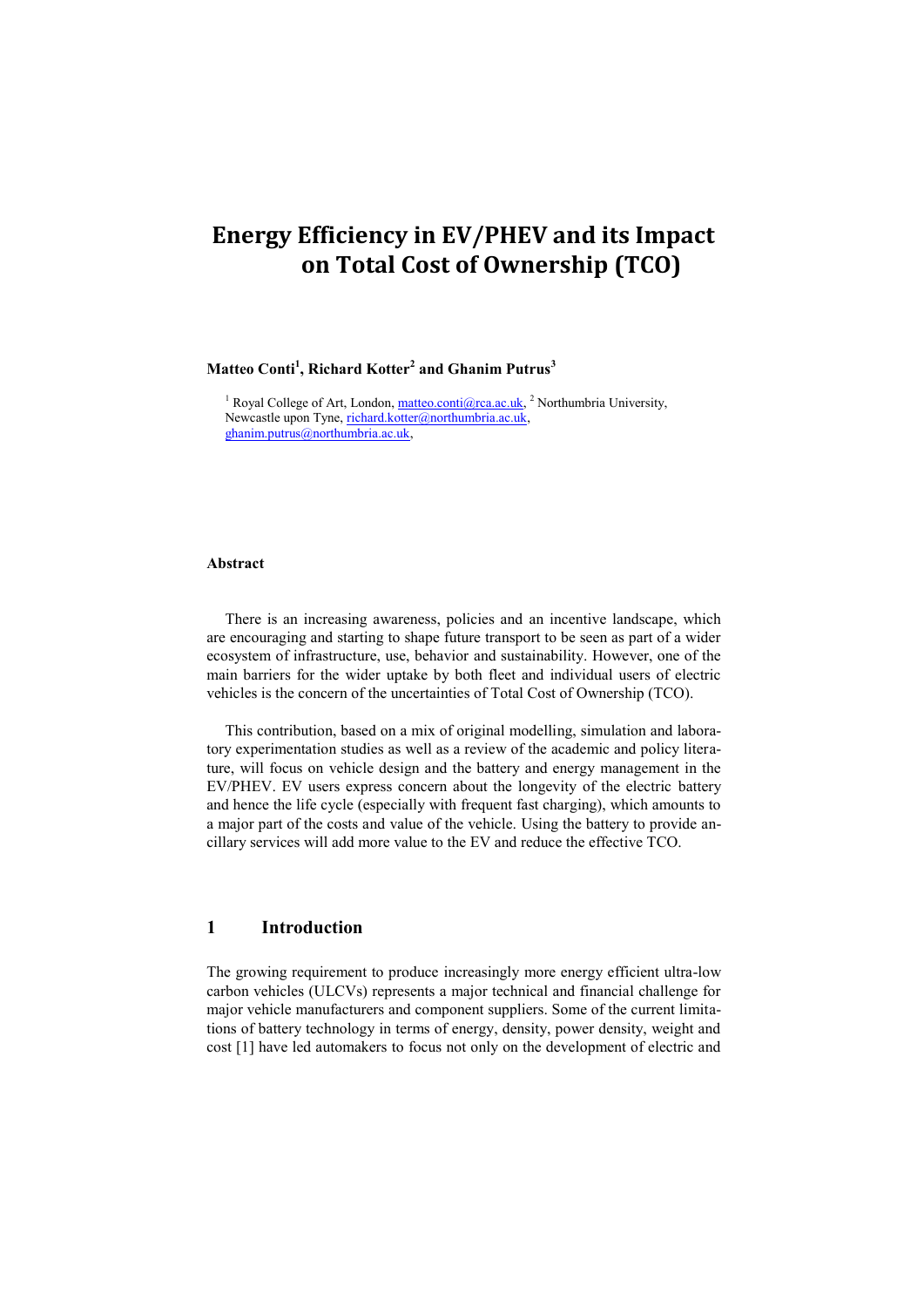hybrid powertrains but also on the optimization of other critical vehicle technical areas aimed at enhancing the vehicle overall energy efficiency, such as reducing the weight and drag [2]. The use of on-board ancillary systems (heating, lights, etc.) - in addition to the driver's driving style, vehicle speed and the type of journey - are also key factors to improve the vehicle energy efficiency, range and performance [3].

This chapter provides an overview of the main vehicle design advancements to increase Electric Vehicles (EVs) and Plug in Hybrid EVs (PHEVs) market penetration by offering vehicles with an increased range and consequently becoming a more attractive business proposition to prospective buyers or users. Some key technical constraints are also discussed as EV and PHEV technology is not at a mature stage yet [4]. In addition, an account of the design and operation of the battery, smart charging, eco-driving, vehicle energy consumption and management are provided. Finally, this chapter presents an evaluation, based on modelling, simulation and laboratory experimentation studies, on how these may be designed to lower the total cost of ownership (TCO), since this is critical for take-up.

## **2 EV/PHEV design to reduce energy demand during driving conditions**

#### 2.1 EV/PHEV Body Aerodynamics

Aerodynamics plays a prominent role in the overall efficiency of a vehicle. Most of the EVs and PHEVs available on the market feature an optimised aero package specifically designed to lower their *drag coefficient* (Cd) caused by airflow turbulence. It is common for vehicles such as the Toyota iQ EV to feature aerodynamic enhancements applied to the front grille opening and body panels to separate and improve air flow, as well as underfloor covers to minimise turbulence [5].

Similarly, the [2013 Fiat 500e](http://www.greencarreports.com/news/1083528_2013-fiat-500e-electric-car-first-drive) low-volume [EV](http://www.greencarreports.com/news/1068832_electric-cars-some-are-real-most-are-only-compliance-cars--we-name-names) is characterised by a reshaped front and rear end, revised wing mirror covers, small spats on the wheel wells, and under-trays to even out airflow [6, 7]. Aero improvements are also applied to some Internal Combustion Engine (ICE) vehicles in the shape of the special low carbon edition models, badged for instance *Blue efficiency* [8] by Mercedes-Benz, or *DRIVe* [9] by Volvo. From a comparative analysis, shown in Table 1, it follows that EVs and PHEVs are marginally more aerodynamically efficient than their ICE based counterparts.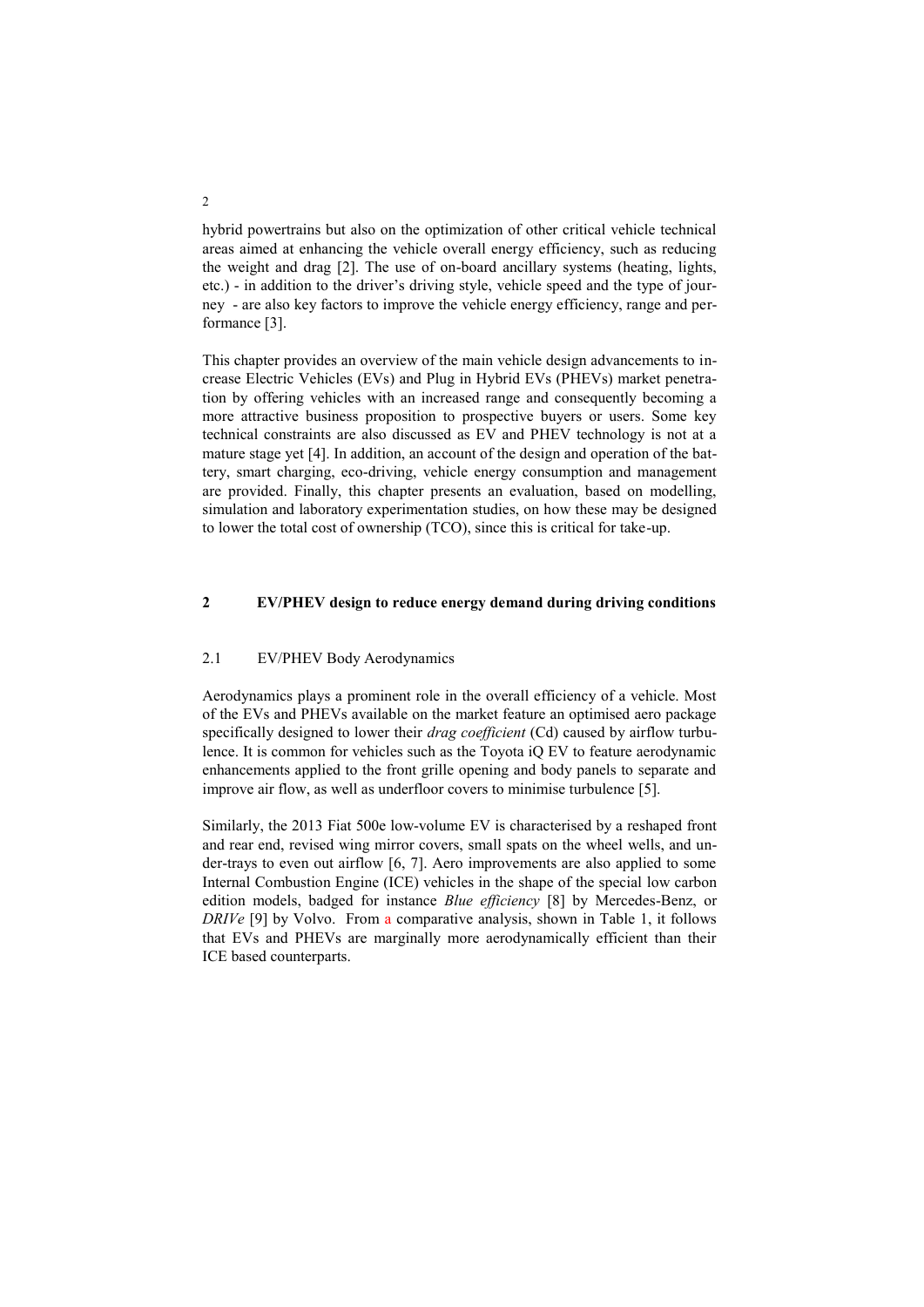| <b>Make</b>  | <b>Model</b>      | <b>Drive</b> | Year            | C <sub>d</sub> | $\triangle Cd$ | $\triangle Cd\%$ |
|--------------|-------------------|--------------|-----------------|----------------|----------------|------------------|
| <b>Fiat</b>  | <i><b>500</b></i> | <b>ICE</b>   | 2007-present    | 0.36           |                |                  |
|              | 500e              | EV           | $2013$ -present | 0.31           | $-0.05$        | $-13\%$          |
| Honda        | <b>Mk7 Civic</b>  |              |                 |                |                |                  |
|              | <b>Sedan</b>      | <b>ICE</b>   | 2001-2005       | 0.30           |                |                  |
|              | <b>Mk7 Civic</b>  | Hybrid       | 2003-2005       | 0.28           | $-0.02$        | $-6\%$           |
|              | <b>Sedan</b>      |              |                 |                |                |                  |
| <b>Scion</b> | iQ                | <b>ICE</b>   | 2008-present    | 0.31           |                |                  |
| (Toyota)     | iQ                | EV           | 2012-present    | 0.31           | $\Omega$       | $0\%$            |

Table 1. Vehicles' Cd comparison between ICE models and derived LCVs models [7,8,9,10,11,12,13]

This trend generally applies to the latest breed of EVs and PHEVs which have been designed as electrified ULCVs right from the outset rather than being derivative versions of their existing ICE models. However, the latest BMW i3 and Nissan Leaf feature low drag bodies which are not significantly better than ICE vehicles of their respective size. The compared Cd figures suggest that some of the latest ICE models perform surprisingly well against the most evolved EVs available on the current market.

|  |  | <b>Table 2.</b> LCVs Cd comparison [10, 14, 15, 16, 17, 18] |  |  |  |  |  |  |  |
|--|--|-------------------------------------------------------------|--|--|--|--|--|--|--|
|--|--|-------------------------------------------------------------|--|--|--|--|--|--|--|

| <b>Make</b>     | <b>Model</b>       | <b>Drive</b>  | Year            | $C_d$ | $\triangle Cd$ | $\triangle C d\%$ |
|-----------------|--------------------|---------------|-----------------|-------|----------------|-------------------|
| <b>Honda</b>    | <b>Mk1</b> Insight | <b>Hybrid</b> | 2000-2006       | 0.25  |                |                   |
|                 | <b>Mk2</b> Insight | <b>Hybrid</b> | 2010-present    | 0.28  | $+0.03$        | $+12%$            |
| <b>Toyota</b>   | <b>Mk2 Prius</b>   | <b>Hybrid</b> | 2004-2009       | 0.26  |                |                   |
|                 | <b>Mk3</b> Prius   | Hybrid/       | 2010/12         | 0.25  | $-0.01$        | $-4\%$            |
|                 |                    | <b>PHEV</b>   | present         |       |                |                   |
| <b>Nissan</b>   | <b>Mk2</b> Note    | <b>ICE</b>    | $2013$ -present | 0.30  |                |                   |
| <b>BMW</b>      | i3                 | EV            | 2012-present    | 0.29  | $-0.01$        | $-4\%$            |
| <b>Mercedes</b> |                    |               |                 |       |                |                   |
| <b>Benz</b>     | <b>Mk2 B Class</b> | <b>ICE</b>    | $2012$ -present | 0.26  |                |                   |
| <b>Nissan</b>   | Leaf               | EV            | $2011$ -present | 0.29  | $+0.02$        | $+8%$             |

Although there are some after-market PHEVs aero body kits such as the Aero Prius YuraStyle [19, 20], for the Toyota Prius, those designs are too extreme in terms of styling to be accepted by the vast majority of Prius owners [18]. Allegedly their improved Cd figures, obtained by further covering of the car rear end and wheels [21], may provide some tangible gain in terms of the vehicle extended range [20, 22] compared with the standard PHEV model, driven in everyday variable driving conditions.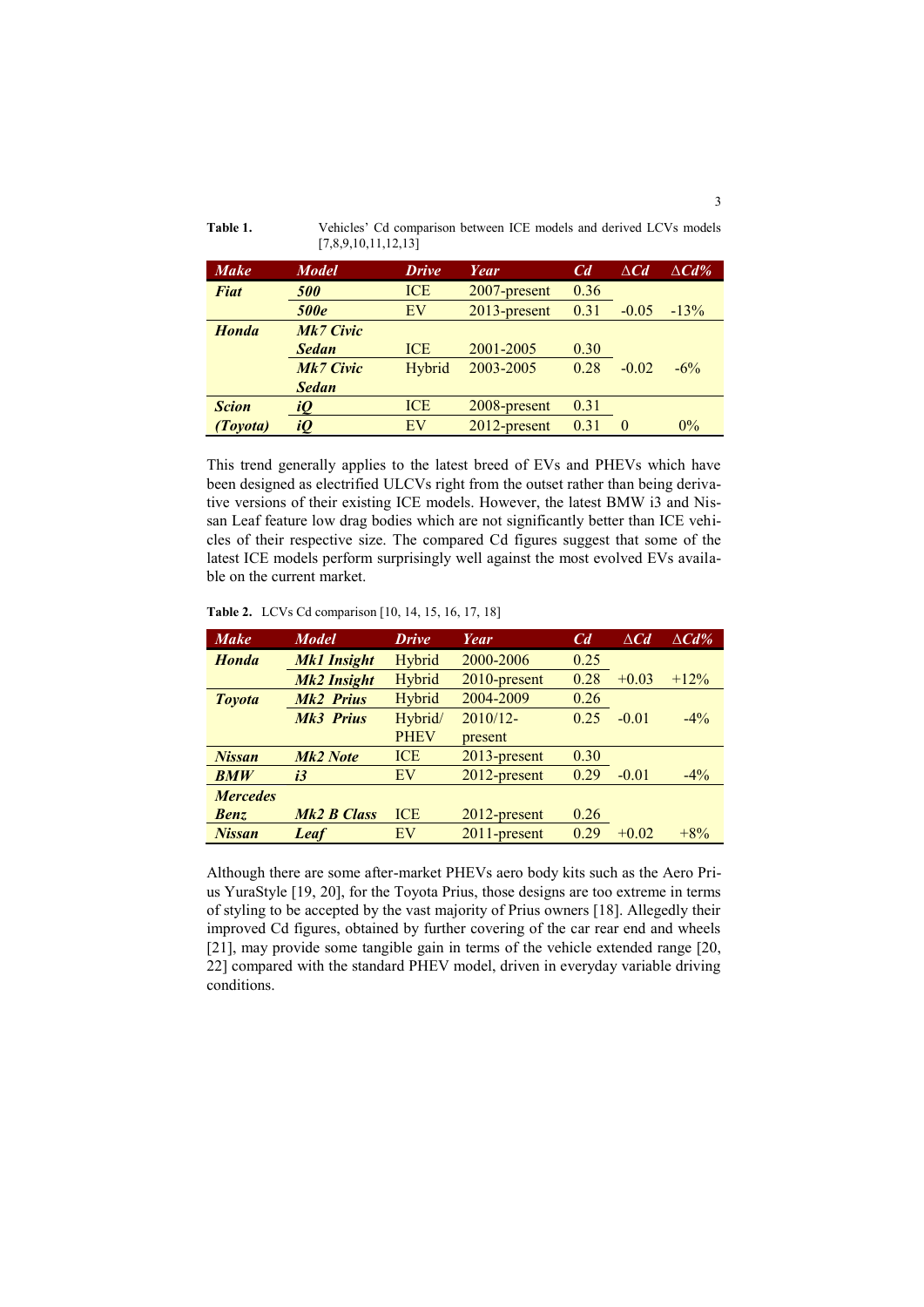#### 2.2 EV/PHEV Kerb Weight

Air friction is not the only key parameter responsible for reducing vehicle range. The overall car kerb weight is another major technical challenge for auto makers as they aim to lower the vehicle mass as much as possible.

The lithium-ion traction battery in the Tesla Roadster weighs about 453Kg [23]. However, designers managed to offset the battery weight with the adoption of a full aluminium frame and plastic body panels to keep the EV car weight down to 1220kg [24]. This valid technical approach normally proves to be more costly when it is applied to conventional ULCVs designed for daily use.

However, there are different approaches towards increasing the vehicle range and efficiency of ULCVs. Chevrolet managed to increase the range of its Volt PHEV by reducing its aerodynamic drag which can be advantageous when regaining energy through regenerative braking [25]. BMW adopted a radical design of the i3, which is the first mass-produced vehicle in the world to feature a carbon-fibre reinforced plastic (CFRP) body structure [26, 27]. It is likely that future LCVs will also make use of this new chassis construction method as a common platform onto which an aluminium frame is mounted to house the battery and powertrain.

In the typical daily use of an EV/PHEV, predominantly in an urban environment, where low speed limits are enforced, the vehicle gross weight counts more than its drag. In simple terms energy calculations can be easily deducted from the following Newton's inertial force equation [28]:

# $F = m \ a$

(1)

Where  $F$  is the Force needed to move the ULCV;  $m$  is the mass of the ULCV; and *a* the vehicle acceleration. If the mass value increases more force will be then required to obtain a given acceleration. This is why urban driving is less energy efficient than driving on motor ways, where acceleration is reasonably constant. In a different driving situation, e.g. an ULCV driving up a gradient is heavily affected by its weight, therefore reducing its driving range. For the above-mentioned conditions a lightweight ULCV is preferable. On the contrary, the increase in weight has its benefits after the ULCV acquires a certain speed, which is being kept reasonably constant (e.g. driving on a motorway) as the vehicle will carry more momentum (kinetic energy) to move along.

In the case of an ULCV used primarily for journeys beyond the city boundaries, at higher speeds, typically above 50 mph, the vehicle air drag begins to affect the amount of power required to propel the vehicle forward and maintain or increase its speed. This is due to the fact that [29]: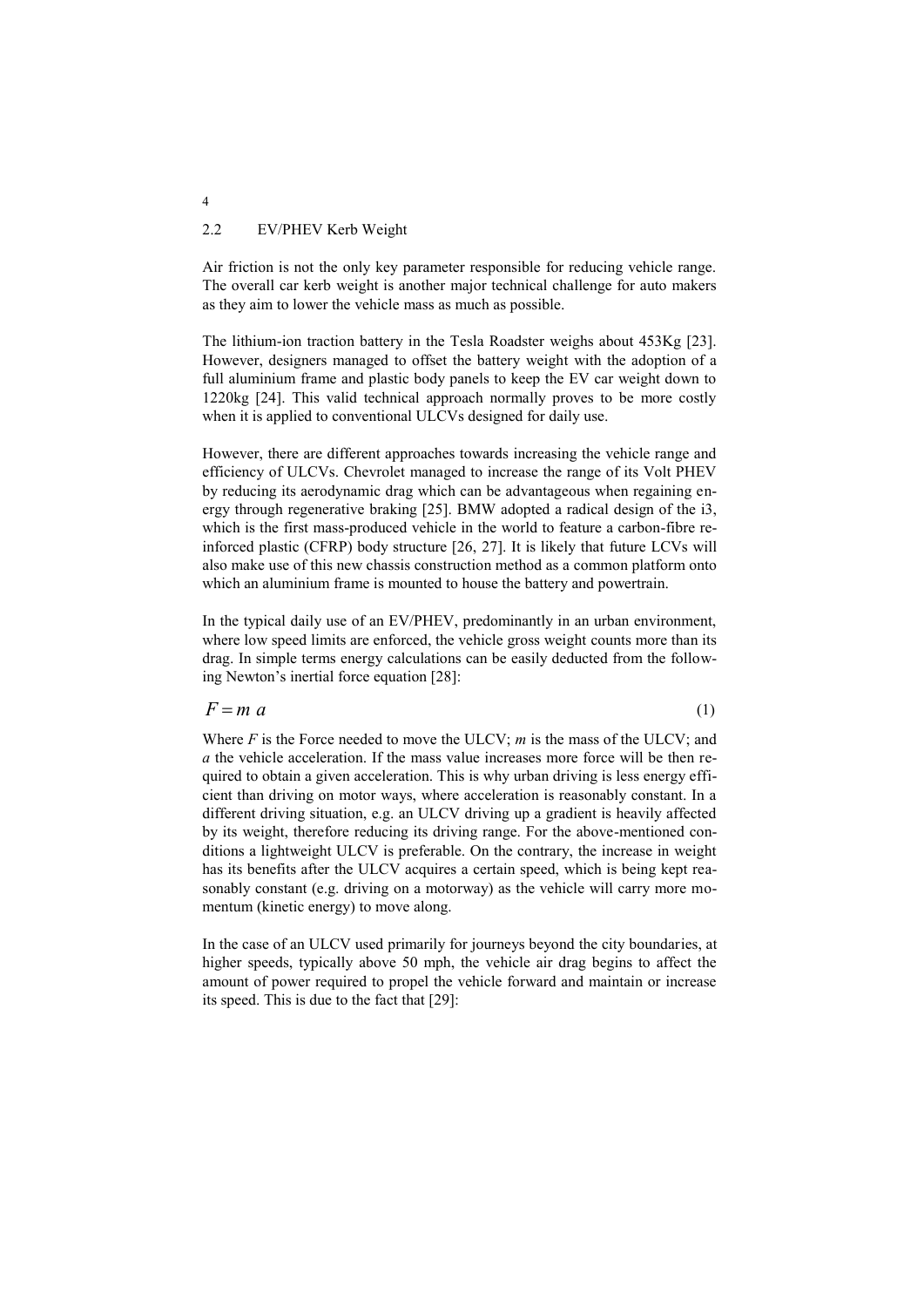$$
F = \frac{1}{2} \rho v^2 C d A \tag{2}
$$

Where *F* is the drag force needed to move the ULCV;  $\rho$  is the air density, *v* the velocity, *Cd* is the coefficient of drag, and *A* is the vehicle cross sectional area. Assuming that  $\rho$ , *Cd* and A are constant (a specific vehicle), the change in the drag force (F) that results from a small change in vehicle velocity can be derived as:

$$
\frac{\Delta F}{\Delta v} \approx \frac{\partial F}{\partial v} = 2\left(\frac{1}{2}\rho v C d A\right) = 2\left(\frac{F}{v}\right)
$$
\n(3)

which gives:

$$
\frac{\Delta F}{F} \approx 2 \frac{\Delta v}{v} \tag{4}
$$

That is, a relative change in vehicle speed results in twice the relative change in the drag force needed to move the vehicle. This means that every time the vehicle speed doubles, the drag force value quadruples [29] as the amount of energy (Wh/mile) absorbed in aerodynamic losses. The other variable that greatly affects the ULCV range is the Cd, which depends on A. Thus, a low drag ULCV is the better option. With existing EV/PHEV battery technology, the increase in battery capacity, to extend the EV range, results in a larger battery mass and heavier vehicle [30].

It is foreseeable that in the future EVs/PHEVs will feature more sophisticated onboard control which will be able to optimize the ULCV efficiency and range using satellite navigation and maps to predict the vehicle journey continuously taking into account all the factors mentioned above. The ability to inform the driver of the vehicle's real time consumption also taking into account the wind speed and direction through constant updates from the Met Office, for instance, are part of the overall energy optimization which will be likely to be introduced in future ULCVs. Even apparently negligible power gains still have a significant summative effect on the overall performance of the vehicle.

#### 2.3 EV/PHEV on-board or off-board charging

Today's battery technology constraints have led automakers to produce the majority of EVs with a limited range similar to the pioneering EVs produced in 1910 [31]. This, in addition to cost and charging which still presents a number of obstacles [32], are the main factors limiting the proliferation of EVs and PHEVs.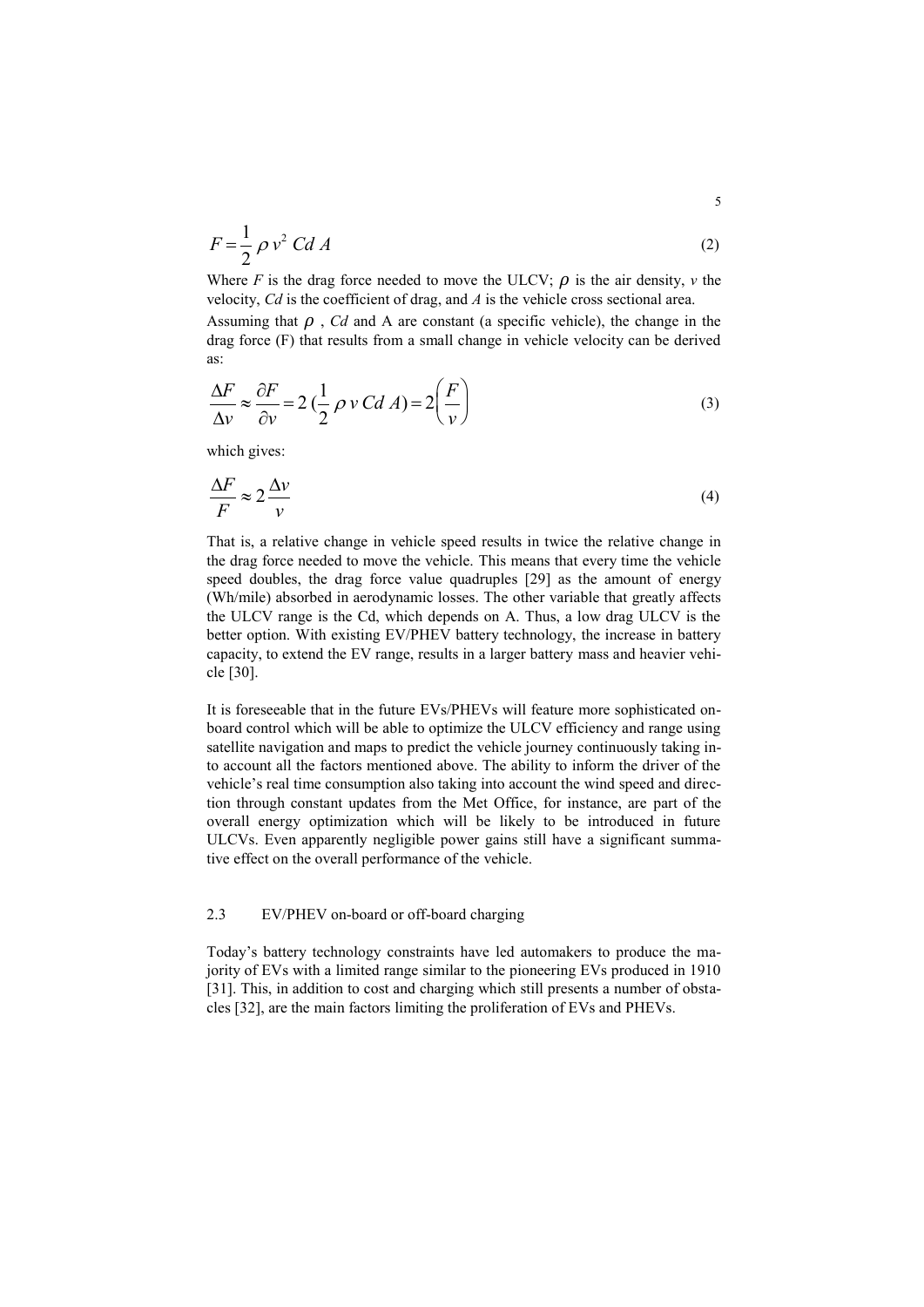On-board charging enables EV/PHEV users to plug their cars in any domestic socket [33] or a power supply in various locations that are not necessarily in the proximity of a public charging point. However, Level 1 AC charging, running on 110V in the US, means that a PHEV/EV could take from 6+ hours (for a PHEV) to 24+ hours (for an EV) to charge [34]. The answer would be to upgrade to a Level 2 AC charging station, employing 220V supply, installed at home or nearby, to allow a PHEV to be charged from  $2+$  hours to  $8+$  hours for an EV [34]. This facility is also appropriate for charging vehicles at work, around shopping centres and supermarkets.

The very latest edition of the Nissan LEAF makes on-board charging more compatible with today's frantic lifestyle as its battery can be refilled within 4 hours through the adoption of a dedicated 6.6 kW charger option powered by 32 A circuit [36]. In order to further reduce 'filling up' times, Level 2 DC charging has been introduced which uses an off-board charger. The off-board charger is rated between 20 kW and 80 kW, which gives 3-5 miles' range for every minute of charge [34]. Fast chargers are expensive to install and therefore are not used for domestic charging; rather, they are popular for public and commercial charging stations.

Another viable solution to facilitate the use of EVs is represented by the concept of swapping the battery at a charging station, though the recent financial collapse of BetterPlace appears to be related to both the fact that Original Equipment Makers (OEMs) of EVs do not seem to be willing (other than Renault in this case) to standardise their batteries in an easy and cost efficient manner, and that some governments (Israel in this case) insisted on large-scale and extensive initial infrastructure investment.

#### **3 Demand from Auxiliary (Non Power Train) Loads/Functions**

Ancillary systems constitute an additional power load on the running of an EV and PHEV [39] which can significantly affect the range of the vehicle in various operating conditions. Typical functions as climate control (heat ventilation, air conditioning (AC)), lights, info entertainment (radio, CD player, centre console display, satellite navigation, etc.) are to be accounted as they can reduce the PHEV/EV travel range. The battery management system (*BMS*) and other primary auxiliary circuits (instruments binnacle electronics, central locking, electric windows, immobilizer, etc.) used to govern vehicular operations, add an imperceptible energy demand. This auxiliary power demand ( $P_{Aux.$  Load) may be represented as:

*PAux. Load = PAC + P Lights + P Info Entert. + P BMS + P Aux. Circuits* (5)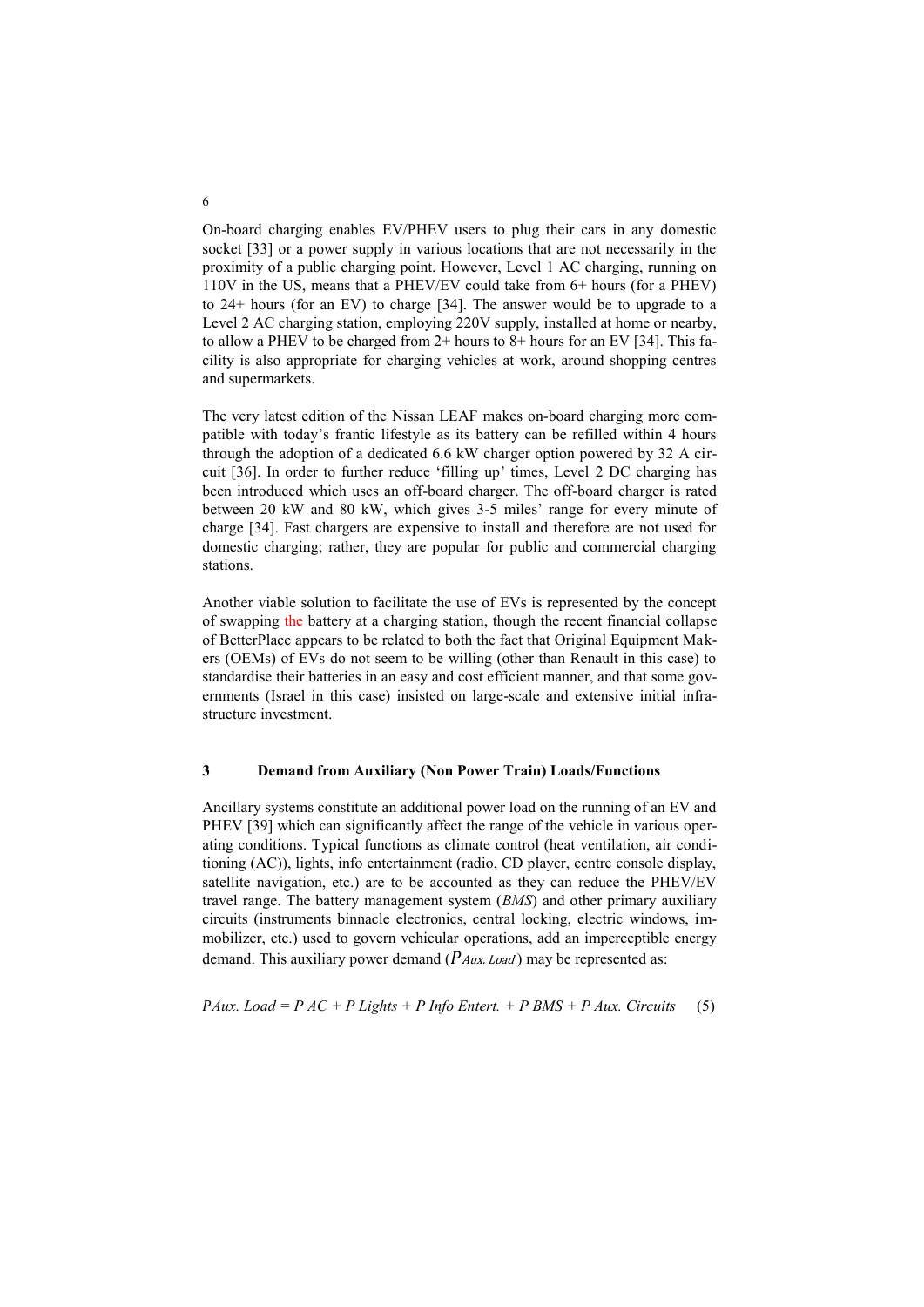The first three variables are particularly relevant to an EV as its driving range depends only on the main battery pack whereas a PHEV rely on an ICE unit to extend its range. An electric air conditioner with a peak load of 3 kW can reduce the EV range by 16-38% depending on the driving cycle [40]. Its power absorption may vary between 0.2-2.2kW. To compensate for such a power drain the latest 2013 Leaf adopts a new heat pump-based heating system, which is designed to use considerably less battery power [41].

The combined effect of internal and external lights is about 80 W [39] as efficient LED lights, used for turning signals, daytime running lights or brake lamps [42] are increasingly replacing traditional automotive bulbs and are commonly coupled with halogen and xenon headlights. In terms of audio equipment, manufacturers try to considerably reduce the auxiliary power consumption [43]; for example, the 2013 Nissan Leaf features a new premium Bose Energy Efficient audio [44] which uses about half of the electrical current than standard systems [45] whereas the Toyota Prius is fitted with a 120 W audio system that is comparable to 600 W systems [44]. The power consumption of BMS units, which consume on average between 15-40mA (3-8 W) [46, 47], and all other auxiliary electrical systems is negligible.

The overall power consumption of EV ancillary systems is 10-33% of the traction battery power, depending on the driver's choice and use of heat or air conditioning [48]. To compensate for such a load, an EV may be equipped with photovoltaic panels, where a 200 watts system returns about 1 km of electric range for each hour of full direct sun exposition [49].

Future LCVs will be adopting a [42 V electrical system](http://en.wikipedia.org/wiki/42-volt_electrical_system) standard [53] in order to save weight and cost of the electrical components and improve energy efficiency. Manufacturers like Audi are planning to implement high voltage technology on 48 V mild-hybrid platform [54] in the short term.

#### **4 Battery Cycle Life and State of Health**

The battery is the most expensive part in an EV and accounts for over 50% of the total production costs of the vehicle [55]. Current EVs/HPEVs are usually powered by high capacity Lithium ion batteries, which vary in size from few kWh to few tens of kWh capacity. The battery capacity determines the vehicle electric range and, with current battery technologies, this is limited to around 200 km or less for commercial EVs/PHEVs. These two factors (cost and range) emphasize the importance of maintaining the battery in a healthy state for as long as practically possible in order to reduce the TCO.

Another area that will help reduce the TCO of EVs/PHEVs (with market growth and high deployment) is their use to support the grid. This can be in their use as a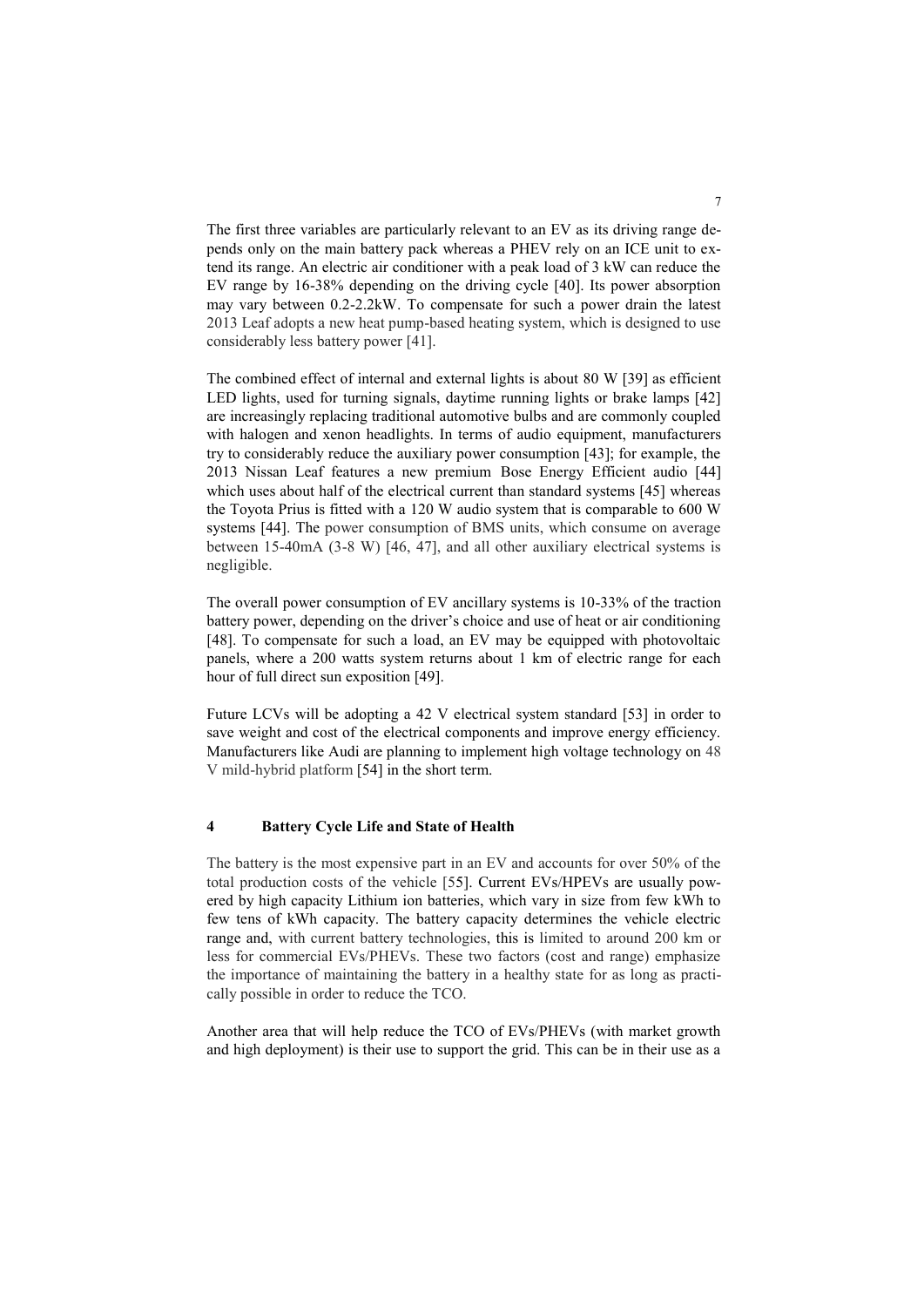controllable load during charging or as storage in what is called Vehicle to Grid (V2G), where the EV could be used to store surplus output from renewable generation and release this back to the grid during peak demand [56-58]. Such application requires appropriate control and communication with the grid, vehicle user and battery management system [56] and may be implemented as part of the 'smart grid' concept [59]. However, providing this service by the EV/BHEV has negative impact on the battery cycle life and consequently on the vehicle TCO.

Battery State of Health (SOH) is defined as the difference between the usable capacity and the end of life capacity and is usually expressed as a percentage of the rated capacity [60]. EV manufacturers define the end of life capacity of the battery as the state when the battery capacity reaches 80% of the rated (fresh) capacity [60]. Therefore, it is important to understand the factors that affect battery degradation and provide the means to optimize battery SOH, not only reduce the TCO but also conserve vehicle range. Battery performance depends not only on the battery chemistry but also on external factors, such as surrounding temperature and the way the battery is being used. Capacity loss in Lithium-ion batteries may be attributed to two reasons: "calendar life" loss and "cycle life" loss.

The calendar life is the continuous slow degradation of the battery due to the passage of time, whether the battery is being used or not. It is largely affected by the storage temperature and the charge state. Extreme ambient temperatures and high average State of Charge (SOC) result in fast degradation. This type of degradation can be attributed to permanent chemical change and thus follows Arrhenius law [61]:

$$
\frac{dC}{dT} = Ae^{kT} \tag{6}
$$

Where T is the absolute temperature, C is the battery capacity. A and k are numerical constants that depend on battery chemistry and are usually determined by experimental tests. The cycle life depends on the chemistry of the battery as well as the way the battery is being used during charging and discharging. It is affected and hence determined by four main factors which are interlinked. These are: the charging/discharging current rate, battery temperature, SOC and depth of discharge (DOD). The significance of each parameter and its impact on the cycle life is usually estimated through experimental cycling tests, with varying accuracy. Usually, degradation caused by cycling is much faster than that caused by calendar loss (storage), but obviously this depends on the EV (battery) usage.

Test results show that battery cycle life drops with increased charging/discharging current rates, e.g. if the current rate goes up from 0.74 C to 1 C, the battery cycle life drops from around 1,000 to around 200 [62]. Test results demonstrate that Lithium ion batteries perform best and have a longer cycle life at room tempera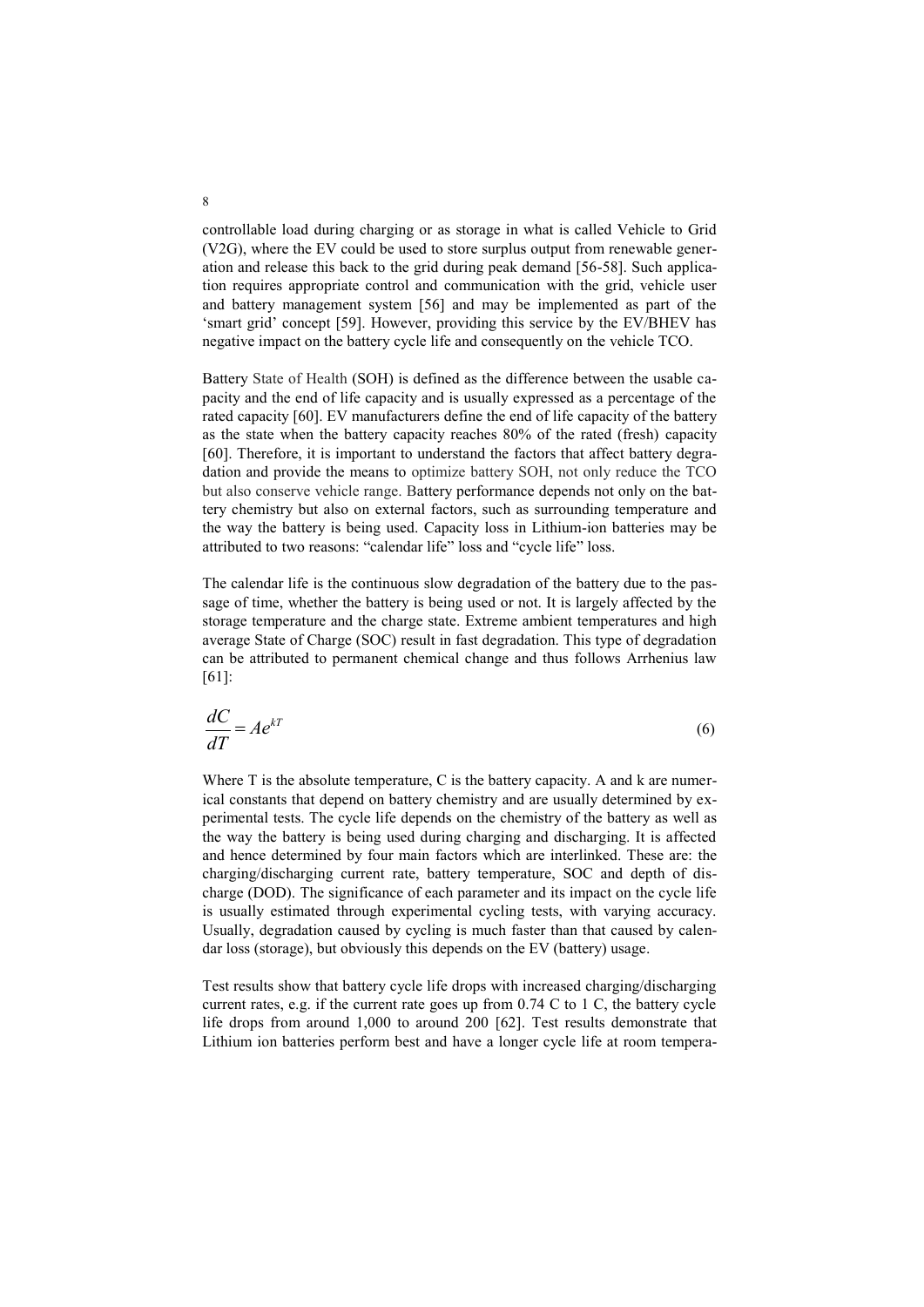ture around 20–25 °C [63]. They also perform better at low (less than 50%) average SOC. For example, the battery cycle lifetime when cycled at 15% SOC is over 3 times the cycle lifetime with a SOC of 95% [64]. Test results also show that at fixed temperature and current rate, the battery cycle life decreases with increasing DOD. For example, if battery capacity is fully used (100% DOD), the battery capacity drops to 80% of its initial value after 1600 cycles. When the DOD is 30% or less, the battery cycle life increases significantly to 10000 times [65].

Since different parameters that affect battery degradation (both calendar and cycle lives) are interlinked, it is difficult to exactly quantify the individual impact of these parameters. However, test data available provide valuable insight into the impacts and therefore help in the design of battery management systems and charge/discharge controllers that will optimize battery SOH.

As mentioned earlier in this section, battery degradation also depends on battery technology (chemistry) and this is continually improving and, together with appropriate control, can help in prolonging battery life and reducing the TCO of the EV/PHEV.

# **5 Smart Battery Charging**

Smart charging is a crucial element in the realization of a safe, adaptable and sustainable power network which is able to cope with an increasing numbers of EVs and PHEVs constituting an additional energy load on the grid. An adequate control and management of charging is necessary to avoid poor power quality and possible electricity supply failures which can occur with high penetration of EVs [66]. Research has shown that network voltage levels may deviate from the statutory limits even with small penetration levels, say 10%, in weak parts of the distribution networks [67]. In addition, charging at peak demand on the grid would result in higher CO2 emissions and electricity rates [66].

The adoption of smart charge controllers that initiate and stop charging in relation to the conditions of the power grid [68] can minimise the impact of charging on the grid and minimise electricity expenses for EV or PHEV users. Smart charging may be designed to optimize EV and PHEV battery State of Charge (SOC) and calculate in real time appropriate charging patterns based on battery state of health and local power distribution voltage [68], taking into account the user's request. This complex operation can only be performed by a smart controller which also stabilises the grid by monitoring the incoming AC voltage, and frequency. In order to meet EVs and PHEVs deployment targets governments need to develop a concurrent network of rapid charging facilities and ensure that the energy network providers involved are fit for purpose when it comes to coordinating their services. By 2020, countries that are members of the Electric Vehicle Initiative (EVI), es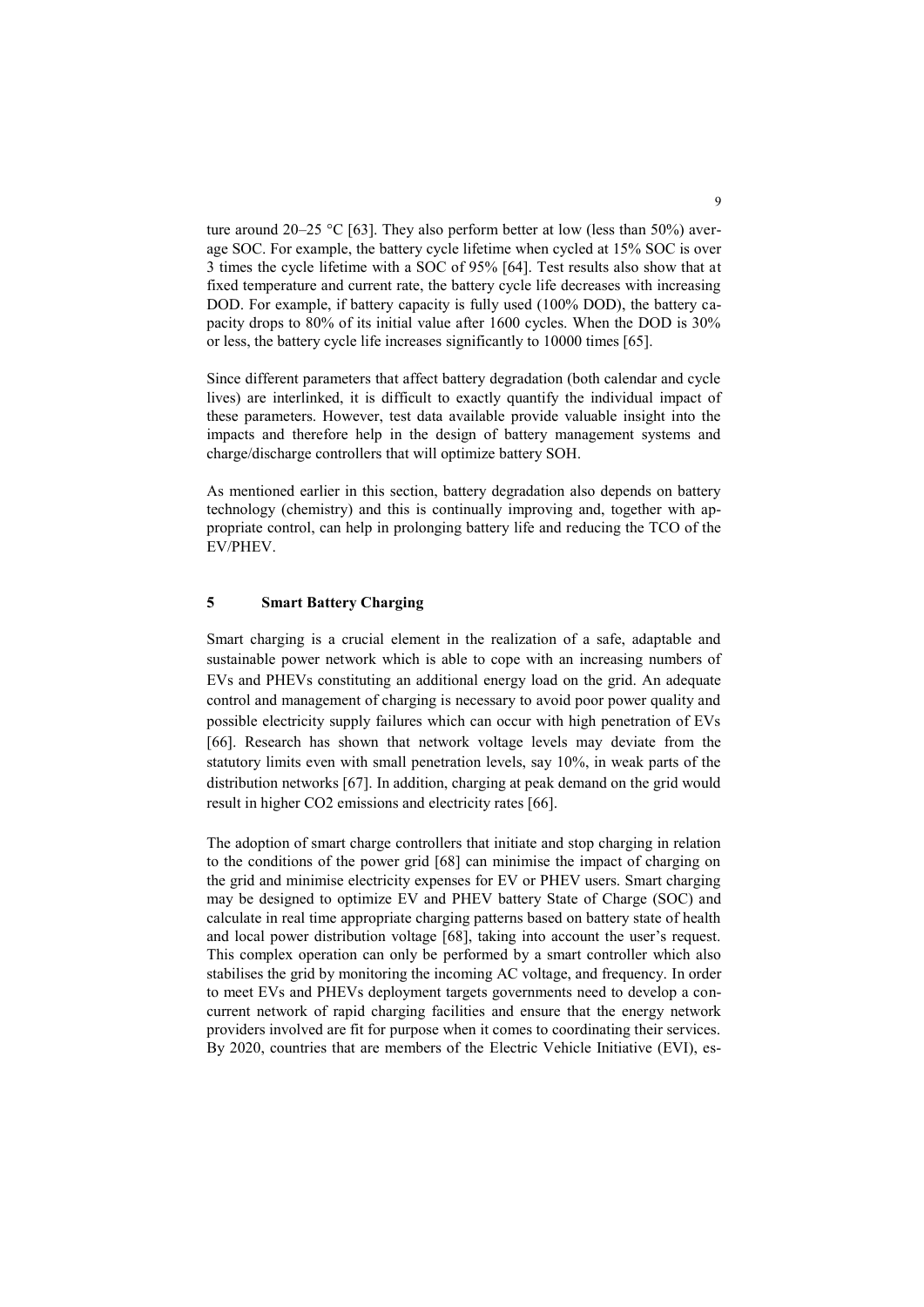tablished by the International Energy Agency (IEA), have set cumulative targets to install about 2.4 million slow chargers and 6,000 fast chargers [68]. This infrastructure expansion through the mass adoption of smart controllers provides an opportunity to incentivise customers with different tariffs throughout the day and influence their charging behavior whilst maintaining the grid power management dynamic and balanced.

Energy generation in the future will rely more on renewables, where customers will decide to invest in PV panels, wind turbines or other low carbon generation technologies to produce part or all of their domestic electricity needs. This scenario will become reality, when the next generation of EVs, fitted with more powerful batteries, will be introduced to coexist and exploit the use of small-scale electricity generation from low carbon technologies. These vehicles will be capable of storing power to assist the grid balance and stability which becomes a problem with high penetration of intermittent renewables power generation [69]. At the heart of this system is the smart charging controller, which will provide an active and reliable control to support the network operation (offset voltage sag and swell) and meet the EV user requirements [70]. These charging controllers will enable EVs' TCO to be further reduced whilst ensuring a satisfactory EV battery State of Health (SOH) and its durability.

## **6 Total Cost of Ownership (TCO) of EV/PHEV**

Considering the increasing CO2 reduction legislation currently implemented in Europe and North America [68,71], there is an increasing demand for ULC 'green' cars [72,73], which include EVs and PHEVs. However, the market penetration of EVs is still well below the forecast figures as the global EV stock represents only 0.02% of all passenger cars [68] and their TCO remains high when compared with ICE based vehicles.

The financial drawback for EVs is constituted by the cost of the vehicle or its finance monthly payment, in addition to the battery lease monthly payment. This compound financial effect applies to all EVs available on the market today and it relates to the capacity of their traction battery.

In the following analysis, EVs are compared by considering their actual manufacturers' retail prices (ownership of vehicle and battery) whilst disregarding other relevant parameters such as the government subsidy or tax credit, vehicle standard equipment, technical refinement and brand name. The ratio of the vehicle cost to its maximum driving range is used to provide an indicative sense of the customer's EV value for money. According to Albert Lam, from Detroit Electric EV, batteries are responsible for about 54% of the production costs of an EV, 26% of the costs represent the drive system and the remaining 20% is the car body manufacturing [55].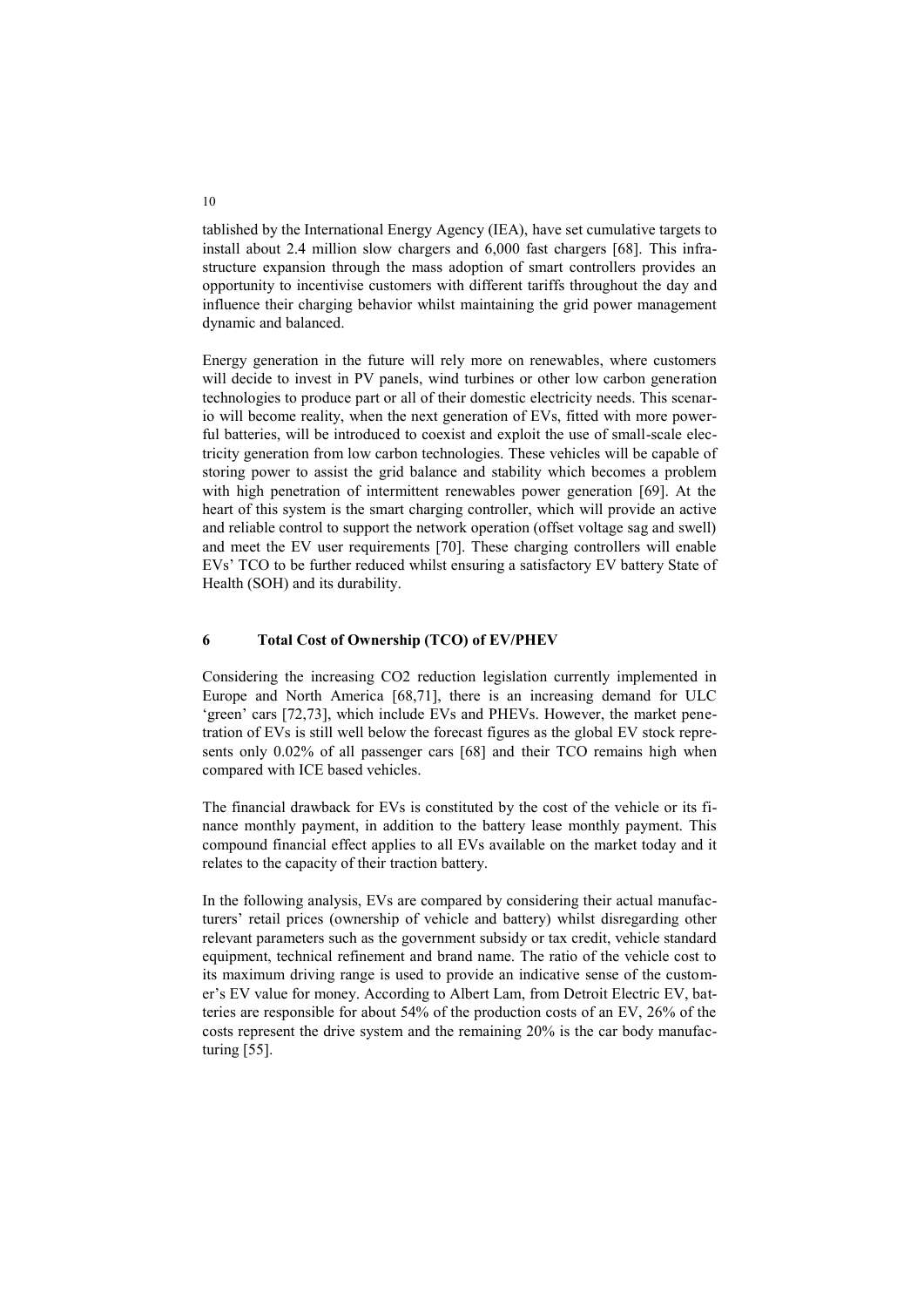| Table 3.      | EVs retail cost/range ratio comparison [74,75] |                 |               |                  |                     |  |
|---------------|------------------------------------------------|-----------------|---------------|------------------|---------------------|--|
| <b>Make</b>   | <b>Model</b>                                   | Retail<br>Price | <b>Market</b> | Range            | Cost/range<br>ratio |  |
| <b>Nissan</b> | <b>Leaf Visia</b>                              |                 |               |                  |                     |  |
|               | $24$ kWh                                       | £25,990         | UK.           | $124 \text{ mi}$ | £209.6 per mi       |  |
| <b>Tesla</b>  | Model S                                        | £54,900         | UK.           | $240 \text{ mi}$ | £228.7 per mi       |  |
|               | 60 kWh                                         |                 |               |                  |                     |  |

The most accessible Nissan Leaf model, called Visia and featuring a 24 kWh battery, is offered at £26 k in the UK, whereas the Tesla EV is sold at premium prices based on its large battery size. Considering the EV cost per mile it appears that there is a contained difference between the two vehicles examined, although their respective TCO is greatly affected by the initial retail price.

The same principle applies to PHEVs which are currently on the market.

| <b>Make</b>      | <b>Model</b>    | <b>Retail</b><br>Price | <b>Market</b> | (EV Range)<br>Tot. range | Cost/Tot range<br>ratio |
|------------------|-----------------|------------------------|---------------|--------------------------|-------------------------|
| <b>Chevrolet</b> | <b>Volt</b>     |                        |               | $(50 \text{ mi})$        |                         |
|                  | $16.5$ kWh      | £35,255                | UK.           | $300 \text{ mi}$         | £117.5 per mi           |
| <b>Toyota</b>    | <b>Prius T3</b> | £21,064                | UK.           | $(15 \text{ mi})$        |                         |
|                  | $4.4 \, kWh$    |                        |               | 540 mi                   | $£$ 39 per mi           |
| <b>Volvo</b>     | <b>V60</b>      | £48,670                | UK.           | $(31 \text{ mi})$        |                         |
|                  | $11.2$ kWh      |                        |               | 745 mi                   | £ $65.3$ per mi         |

**Table 4.** PHEVs retail cost/range ratio comparison [76,77,78]

With the popular Toyota Prius very keenly priced, the Chevrolet Volt's TCO remains less favorable although it offers an extensive EV autonomy. The Volvo V-60 price bracket puts this executive PHEV and first diesel hybrid car in the world [79] in a different category altogether. The same can be said about its steep TCO. It can also be deduced that the Chevrolet Volt using a 16.5 kWh battery pack is about \$5,000 more expensive than the Nissan Leaf, mostly due to its hybrid powertrain. In the case of the Toyota Prius costing below \$30K it may seem that the sub \$30K price bracket is necessary for those extended-range vehicles to go mainstream [80].

The current TCO trend has been challenged by Chevrolet as its latest offering for the new 2014 Spark EV 1LT on a low-mileage lease is significant since it offers the most affordable EV on the market for \$199 per month for 36 months with an initial deposit of \$999. This offers includes the full US federal tax credit which ranges from \$0 to \$7,500 [80]. In relation to the customer's TCO of an EV, it clearly appears that those vehicles with a limited range will be more appealing to the general public as their asking price will drop below \$20K [80].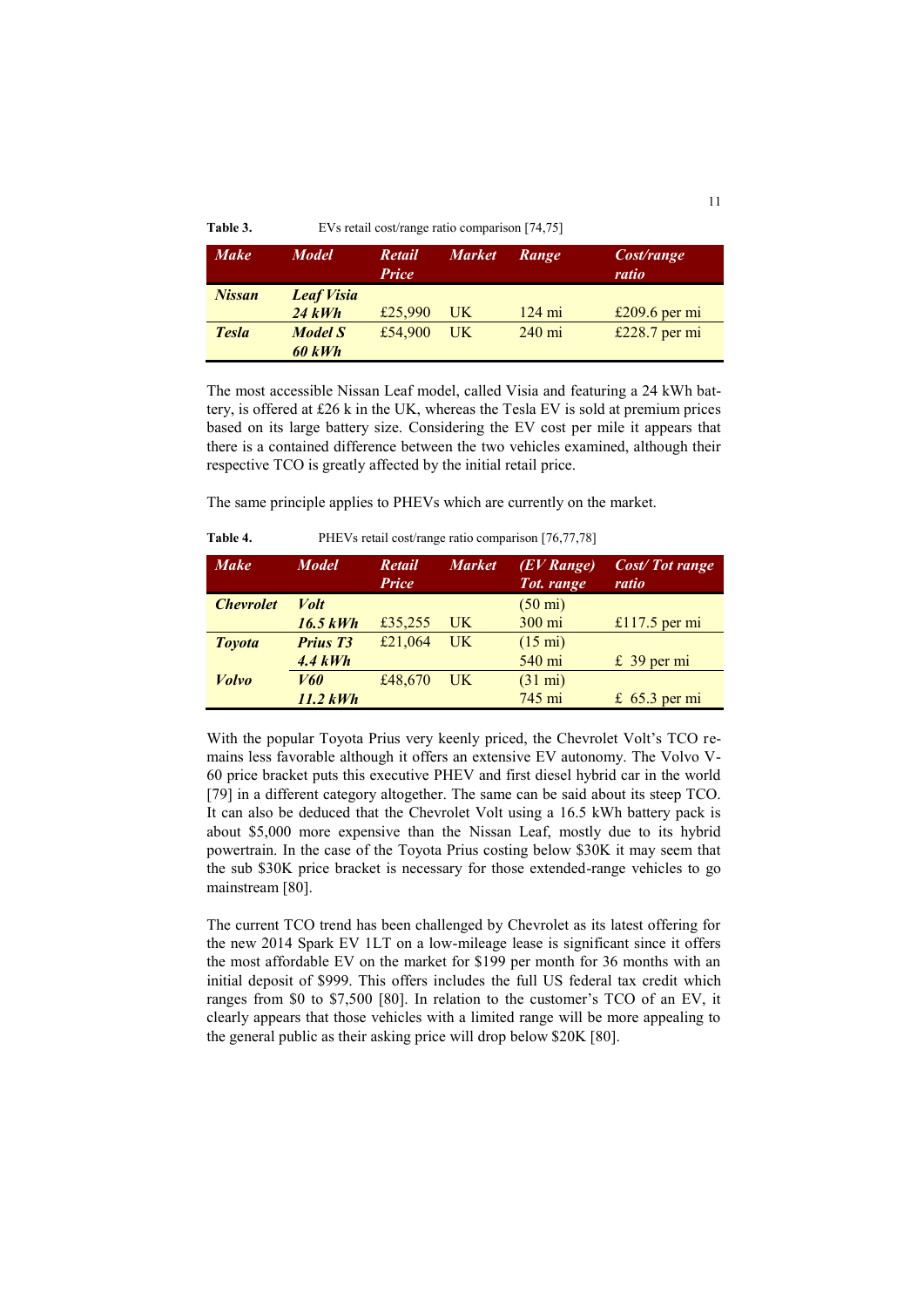In order to further reduce TCO, a viable alternative is to charge EV users per usage, based on the common and well-established mobile phones business model. Considering the EV battery second life, a 5-year buy back guarantee with residual value would reduce the initial battery cost.

A study conducted by Roland Berger [81] forecasts that EVs' TCO may be competitive against ICEVs from the year 2015, based on a 3 year car lease with an annual mileage of 12k miles. The business model of leasing EV batteries is currently regarded as a means of reducing EVs' TCO for consumers as it offers an extended battery guarantee and reduced monthly costs.

# **7 EV/PHEV CO2 impact and production costs**

When it comes to the production of vehicles, OEMs are committed to reducing CO2 emissions in innovative ways. Responsible and more sustainable ULCV manufacturing is applied in the Chevrolet Volt assembly plant as it employs 516 kW PV panels [82] to reduce its dependence on the power grid. These facilities reuse, recycle or convert to energy all waste created in their daily operations, which conserves resources. In addition, the Volt ICE, transmission and battery facilities are landfill-free.

The BMW's  $\epsilon$ 400 million i factory drastically reinvents and simplifies car mass production and use of resources. The i3 city car features only 100 to 120 separate parts in its body structure, compared with about 400 parts in a typical steel body [83]. To paint its plastic body panels, BMW introduced a new type of paint shop, which produces no wastewater and has a fifth of the normal cost for a paint finishing facility for steel-bodied cars. As a result this factory uses about 70% less water and half the electricity [83] if compared with a common car plant.

The Mitsubishi Outlander PHEV uses green plastics, applied to high heat resistance areas, which are derived from the oils extracted from waste cashew nuts. This allows a reduction of CO2 emission by up to 12% compared to common petrol-based plastics [84]. The Outlander employs a high-capacity 12 kWh lithiumion drive battery which enables an EV drive mode cruising range of over 55 km and an overall range in the region of 880Km [84]. Its CO2 emissions figure is as low as 44 g/km when the battery is fully charged, but it reaches up to 135g/Km when the battery is depleted [85]. These CO2 emissions confirm the fact that in most long journeys PHEVs are not necessarily cleaner than modern ICEVs [85].

A study by the Union of Concerned Scientists in the US comparing the global warming emissions from EVs with those from gasoline-powered vehicles and found that: nationwide, EVs charged from the electricity grid produce lower global warming emissions than the average compact gasoline-powered vehicle (with a fuel economy of 27 miles per gallon) - even when the electricity is produced pri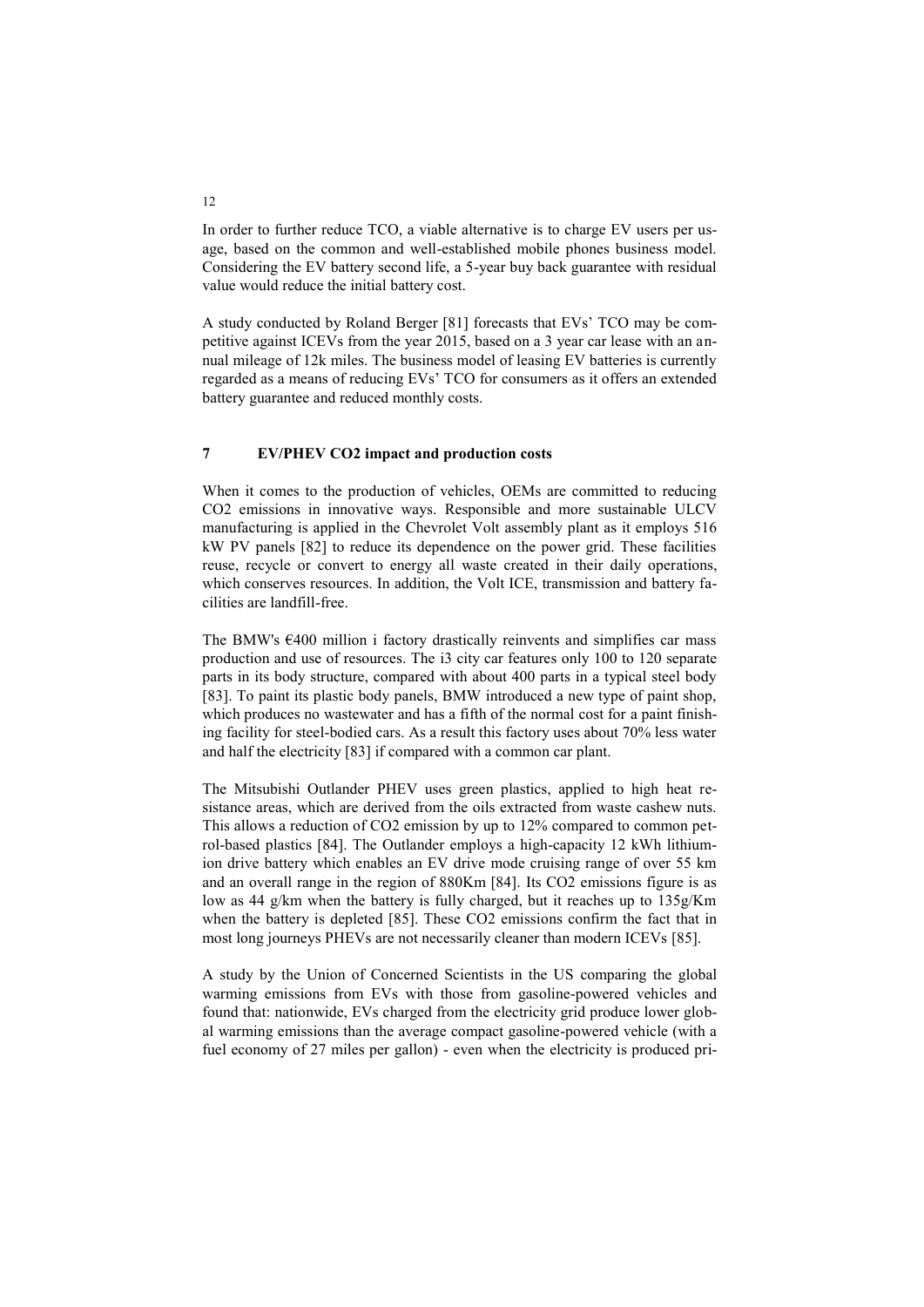marily from coal in regions with the "dirtiest" electricity grids; in regions with the "cleanest" electricity grids, EVs produce lower global warming emissions than even the most fuel-efficient hybrids; and EVs charged entirely from renewable sources like wind and solar power produce virtually no global warming emissions [86].

Other authors comparing conventional and alternative vehicle option from an environmental and economic perspective argue that if electricity is generated from renewable sources, the electric car is advantageous to the hybrid vehicle; but if the electricity is generated from fossil fuels, the electric car remains competitive only if the electricity is generated onboard. Yet if the electricity is generated with an efficiency of 50-60% by a gas turbine engine connected to a high capacity battery and electric motor, the electric car is superior in many respects [88]. To charge EVs, studies indicate that the amount of generated CO2 emissions per kilometre is between 52-70g CO2/km [23].

Plug-in hybrid electric vehicles (PHEVs) consume both gasoline and grid electricity. The corresponding temporal energy consumption and emission trends are valuable to investigate in order to fully understand the environmental benefits. The 24-h energy consumption and emission profile depends on different vehicle designs, driving, and charging scenarios. Such a Californian scenario study assesses the potential energy impact of PHEVs by considering different charging scenarios defined by different charging power levels, locations, and charging time, with vehicle parameters based on realistic assumptions consistent with projected vehicle deployments. Results show that the reduction in petroleum consumption is significant compared to standard gasoline vehicles and the ability to operate on electricity alone is crucial to cold start emission reduction. The benefit of higher power charging on petroleum consumption is, however, small. Delayed and average charging are better than immediate charging for home, and non-home charging increases peak grid loads [88]. With rising fuel costs, EVs and PHEVs can be expected to deliver a certain level of financial benefit to consumers if seen on a longer time horizon of use, and depending on tax incentives and other public policy measures.

A Californian scenario study of charging demand shifts on an hourly basis for four different scenarios based on different electric circuit characteristics shows that circuit upgrades bring faster charging times, and reduce charging time differences between PHEV20 and PHEV60, with home charging replacing 40–50% of distances currently travel using ICEs with electric power for PHEV20 and 70–80% for PHEV60. If charging facilities are available in public parking facilities, which will lead to more daytime charging, PHEV20 can convert 60–70% of mileage from fuel to electricity, and 80–90% for PHEV60. Emission reductions will be higher than those percentages since PHEVs will cover a greater fraction when measured by the number of trips, which emphasizes the equivalent number of ICE starts. The study concludes that it is not certain that diverting charging demands to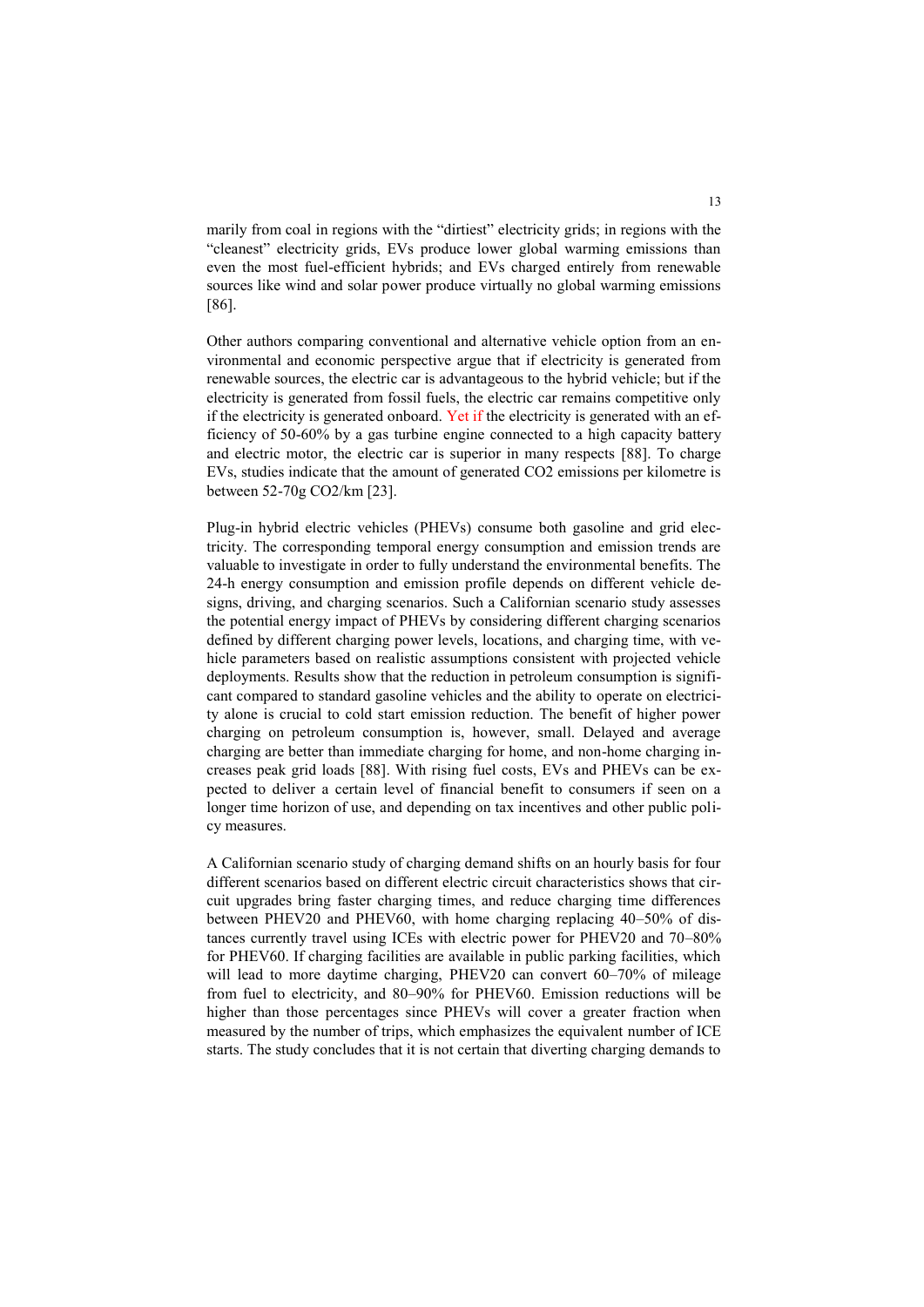off-peak periods will maximize energy efficiency, since daytime charging will allow more trips by electricity, but will result correspondingly in higher peaks for high-demand-periods. There are limitations to the assessments provided by this study – and many others - as it does not fully account for environmental impacts from PHEV penetration. Specifically, increased emissions and other types of energy usage regarding extra grid electricity demand are not assessed [89].

# **8 EV/PHEV new business models and TCO reduction contributions across industries and regulatory context**

Although the cost of a traction battery, at \$1000 per kWh in 2008, has rapidly fallen to \$485 per kWh in 2012 [68], it may take 3-4 years for these cost gains to benefit the auto industry and ultimately consumers.

The newly adopted business model by major EV makers to lease the battery separately from the vehicle is surely a necessary yet evolutionary step to reduce TCO considerably. In order to reduce EV production costs the following requirements should be observed:

- Creation of a standard type of battery cell which would increase manufacturing volumes and lower costs.
- Increase EV range by optimising aerodynamics, kerb weight, tyre rolling resistance and energy management.
- Redeploy used EV batteries for stationary application using light commercial load, residential load and for distributed generation technologies such as renewables, wind and solar.
- Without redeployment and V2G integration, partially or fully electrified powertrains are still at a significant cost disadvantage over the entire lifecycle compared to conventional powertrains, in terms of the total cost of ownership (TCO) if seen from both supply and demand perspectives. A revised public policy and regulatory landscape may be necessary to shift this, and there needs to be encouragement of battery-related research and investment.

OEMs currently experience a shortfall in profit margins if they sell a PHEV rather than a vehicle with a conventional powertrain. Customers benefits from lower energy costs due to lower fuel consumption, but OEMs are not fully recompensed for the extra cost it incurs.

KPMG's 2013 Global Automotive Executive Survey hence suggests that 92% be-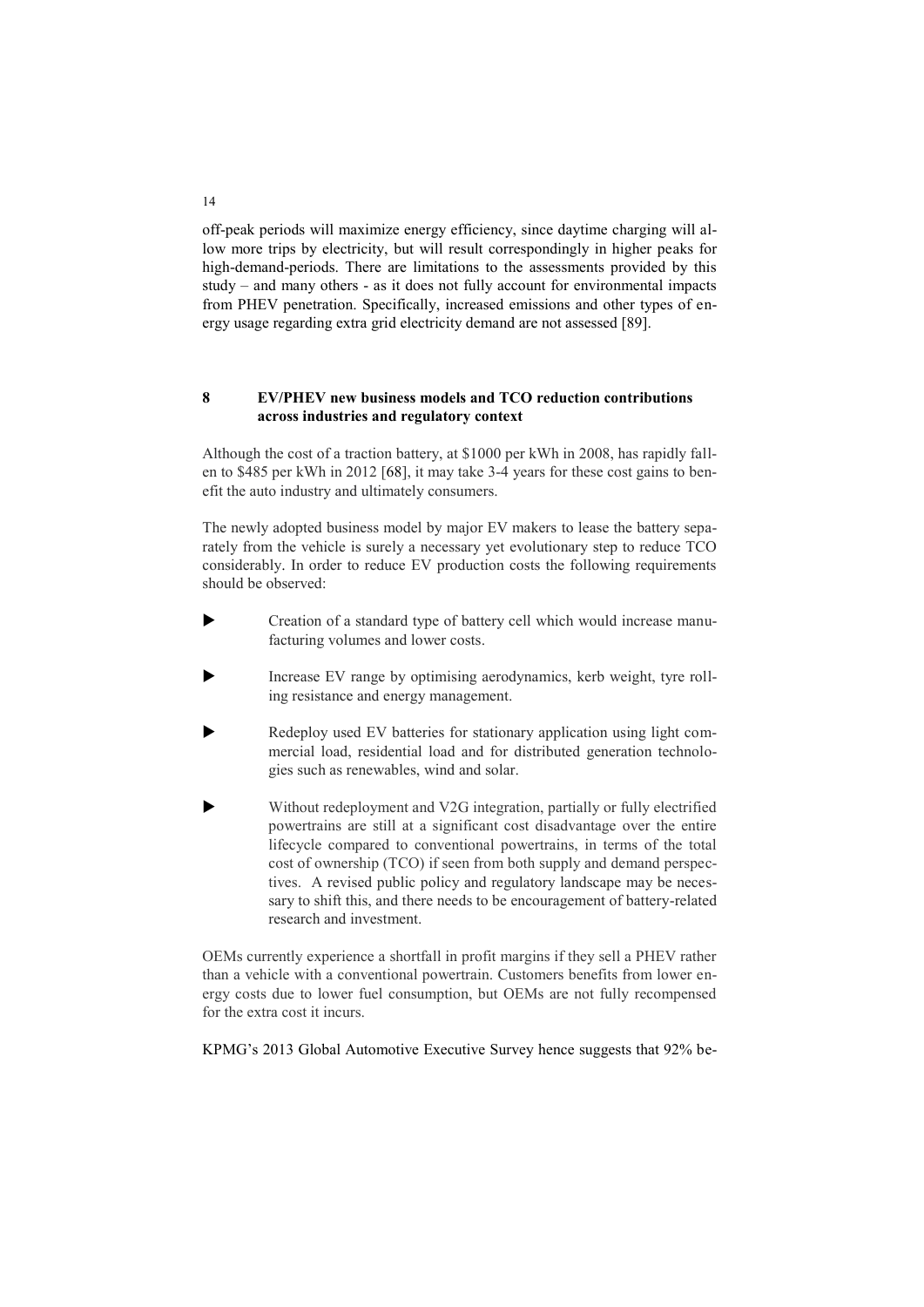lieve that consumers' number one criteria will be fuel efficiency, with 36% believing that plug-in hybrids will attract most consumer demand. 85% of surveyed executives think that downsizing ICE engines is the solution, with a higher proportion investing there, though with a sizeable chunk of OEMs investing in plug-in hybrids, yet with only 8% seeing battery technology as their biggest investment area [90]; something that needs to seen in context of the advantages and disadvantages of different battery technologies [91-94]. Energy efficient charging regimes of EVs will be important to electricity as fuel energy consumption [95].

# **9 Conclusions**

According to the International Energy Agency (IEA), policy initiatives in 12 out of the 15 countries which are part of the IEA's Electric Vehicle Initiative (EVI), have been put in place to boost the introduction of sustainable transport through a range of EV financial support measures and other practical facilitations [68] to stimulate this market.

There are a number of key major conditions to be met to increase the uptake of PHEVs and EVs:

- A significant reduction in cost of Ion-Lithium battery and an increase in power density to provide EVs and PHEVs with an increased range. The IEA estimates that targeting a battery at \$300 per kWh in 2020 [68] will make it competitive against an ICE.
- EVs and PHEVs price reduction through cheaper batteries and improved manufacturing processes will make EVs/PHEVs more competitive against ICEV. The IEA EV/PHEV Roadmap predicts that after 2015 the number of EVs/PHEVs will reach 7 million per year by 2020 [73]. If such a forecast is fairly reliable, manufacturing cost savings through larger volumes of production may be realized making these types of LCVs more appealing to own or lease.
- A broader development of national charging infrastructures through the widespread installation of public, commercial and private charging points. EVI countries are planning to install, as cumulative targets, about 2.4 million slow chargers and 6,000 fast chargers [68] by 2020.
- New business models applied to the use of EVs/PHEVs to lower customer's up front and monthly cost and to increase the availability of high power charging points in public and commercial environments. There is currently much uncertainty over the economics of rolling out and maintaining fast-charging infrastructure as investment is hardly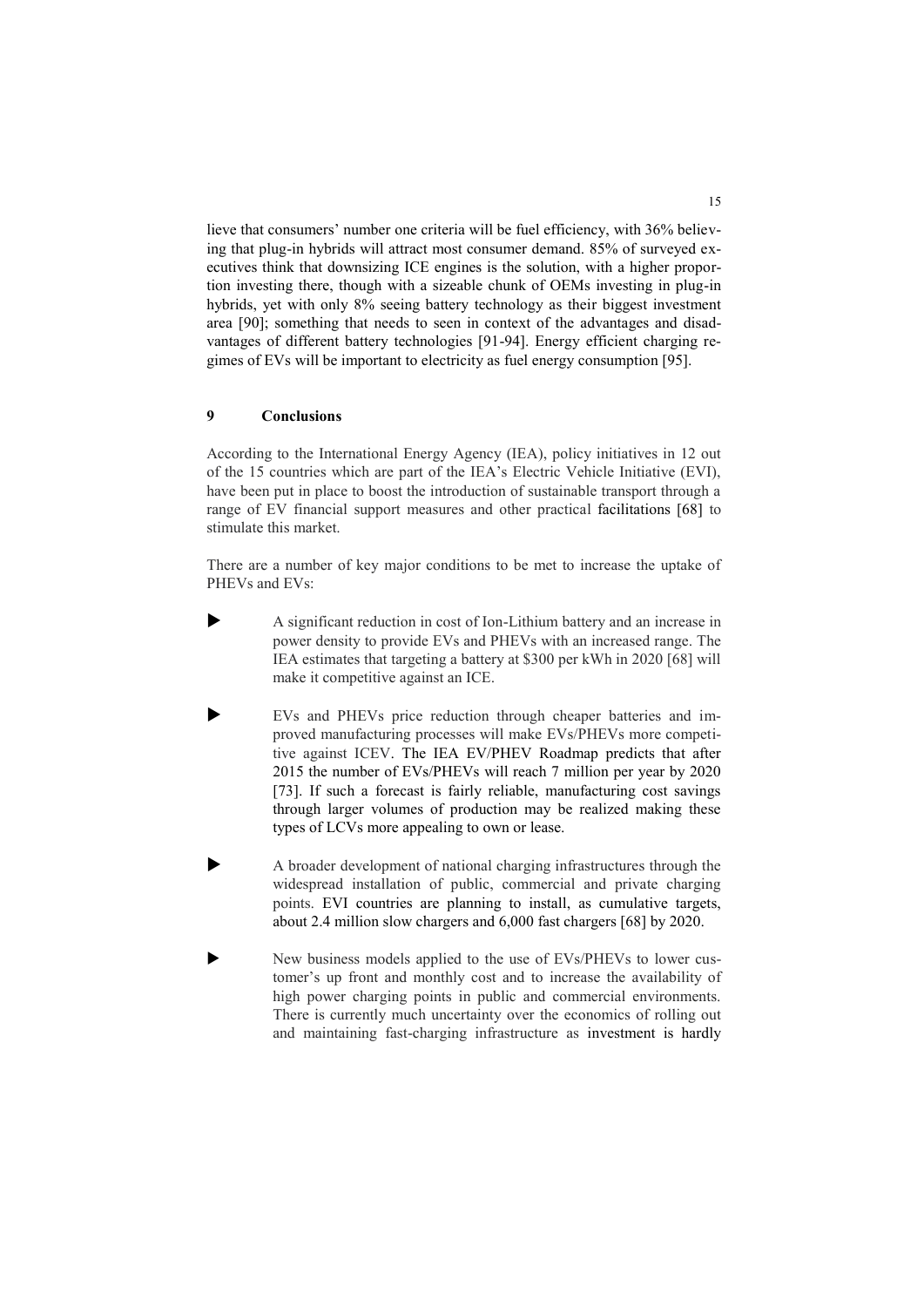profitable at low EV adoption rates, unless investment cost can be severely lowered. Besides competition with alternative charging solutions (home and work), the general EV adoption rate is detected as being a main risk factor for private investment in public charging infrastructure. If private investment takes place at this premature stage, it appears to be driven by other than project prospects: Charging stations may be used as a perk to attract consumers with main revenue generated from nonelectricity sales, such as commodity sales or to a certain extent parking fees. Integrated organizational structures with electric utilities promise slight improvements in return on investment since additional profits on the electricity market side enter the investment calculus. These additional profits are, however, very low. Fleet operation and grid tariff exemption can significantly improve returns [96].

 Intelligent charging for different profiles of users, and perhaps even using day-ahead management systems instead of pre-set profiles have desirable consequences for the system (e.g. decrease in variable costs, reduction in carbon emissions, increase of reliability) for the grid system [97], it is therefore necessary to develop an "intelligent" charging strategy. Using an operation planning model, a study analyses the Spanish power system for 2020 under different EV penetration levels and charging strategies. The results show the benefits of using smart charging profiles instead of an unregulated profile, obtaining large cost reductions and maintaining system reliability levels [98].

Despite the technical and financial constraints for EV/PHEV adoption [99], it is worth noting that the latest EVs provide energy efficiency beyond 80%, as compared to ICEV  $(\sim 30\%)$  [68]. It remains clear that the toughest challenge to the large scale uptake of EVs/PHEVs in the forthcoming years is represented by the development of battery technology which can literally accelerate or stifle this evolution, with trade-offs between different battery technologies of the Lithium-ion family of battery technologies in terms of advantages and disadvantages in terms of safety, performance, specific energy, specific power, cost and lifespan. The second-life span and use of these batteries will be of significance and consequence also [100].

#### **References in Text:**

[1] CE Delft, Report, Impacts of Electric Vehicles - Deliverable 2, Assessment of electric vehicle and battery technology, Copy obtained from [http://www.cedelft.eu/publicatie/impact\\_of\\_electric\\_vehicles/1153.](http://www.cedelft.eu/publicatie/impact_of_electric_vehicles/1153) April 2011. Accessed 15<sup>th</sup> November 2013.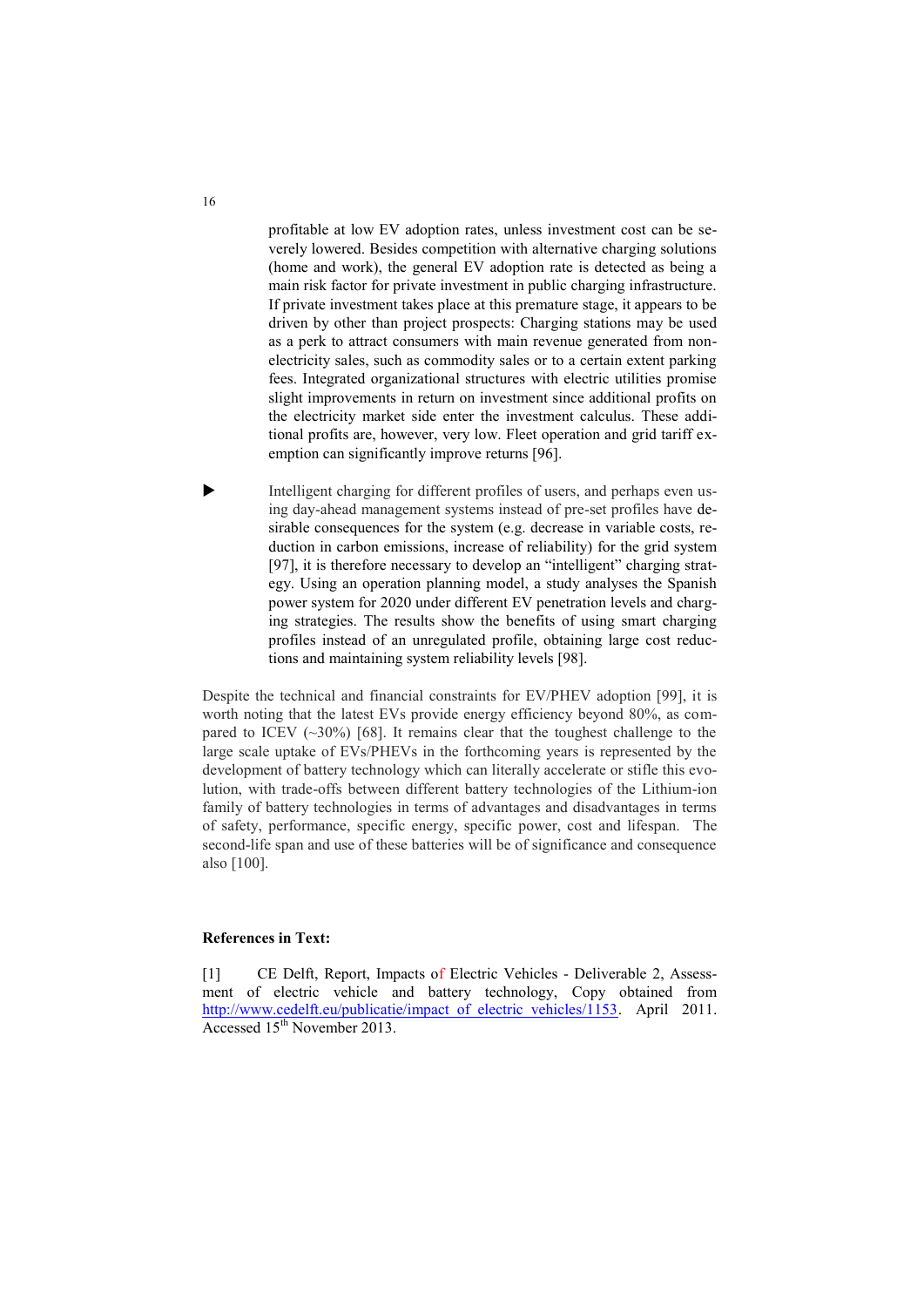[2] Green Car reports, New Gas Mileage Rules Will Reshape What Americans Drive: Aerodynamics And Weight,

[http://www.greencarreports.com/news/1084852\\_new-gas-mileage-rules-will](http://www.greencarreports.com/news/1084852_new-gas-mileage-rules-will-reshape-what-americans-drive-aerodynamics-and-weight)[reshape-what-americans-drive-aerodynamics-and-weight.](http://www.greencarreports.com/news/1084852_new-gas-mileage-rules-will-reshape-what-americans-drive-aerodynamics-and-weight)  $17<sup>th</sup>$  June 2013, Accessed 15<sup>th</sup> November 2013.

[3] Michalek, J. and Karabasoglu, O., Influence of driving patterns on lifecycle cost and emissions of hybrid and plug-in electric vehicle powertrains*,* Energy Policy, Volume [60,](http://www.sciencedirect.com/science/journal/03014215/60/supp/C) 445-461, 2013.

[4] Energy expert: Electric cars not the answer now, [http://www.jpost.com/Enviro-Tech/Energy-expert-Electric-cars-not-the-answer](http://www.jpost.com/Enviro-Tech/Energy-expert-Electric-cars-not-the-answer-now)[now.](http://www.jpost.com/Enviro-Tech/Energy-expert-Electric-cars-not-the-answer-now)  $29<sup>th</sup>$  November 2013, Accessed 15<sup>th</sup> November 2013.

[5] Newsroom. Toyota IQ EV,

http://newsroom.toyota.eu/pressrelease/2941/1105/jq-ev. 24<sup>th</sup> September 2012, Accessed 15<sup>th</sup> November 2013.

[6] 2014 Fiat 500e, [http://www.topspeed.com/cars/fiat/2014-fiat-500e-ar138057.html.](http://www.topspeed.com/cars/fiat/2014-fiat-500e-ar138057.html) 16<sup>th</sup> April 2013, Accessed 16<sup>th</sup> November 2013.

[7] Fiat 500e is nothing short of electrifying, [http://newcarpicks.com/site/?p=17152.](http://newcarpicks.com/site/?p=17152)  $17<sup>th</sup>$  April 2013, Accessed 16<sup>th</sup> November 2013

[8] Mercedes-Benz News, Technology Explained: Blue Efficiency, [http://news.mercedes-benz.co.uk/innovations/technology-explained](http://news.mercedes-benz.co.uk/innovations/technology-explained-blueefficiency.html)[blueefficiency.html.](http://news.mercedes-benz.co.uk/innovations/technology-explained-blueefficiency.html)  $28^{th}$  December 2011, Accessed  $16^{th}$  November 2013.

[9] DRIVe For Business,

[http://www.volvocars.com/uk/sales-services/sales/business-sales/drive-for](http://www.volvocars.com/uk/sales-services/sales/business-sales/drive-for-business/pages/default.aspx)[business/pages/default.aspx.](http://www.volvocars.com/uk/sales-services/sales/business-sales/drive-for-business/pages/default.aspx) Accessed 16<sup>th</sup> November 2013.

[10] Drag Coefficient,

[http://www.calibrawiki.com/index.php?title=Drag\\_coefficient.](http://www.calibrawiki.com/index.php?title=Drag_coefficient) Accessed 16<sup>th</sup> November 2013.

[11] Vehicle Coefficient of Drag List, [http://ecomodder.com/wiki/index.php/Vehicle\\_Coefficient\\_of\\_Drag\\_List.](http://ecomodder.com/wiki/index.php/Vehicle_Coefficient_of_Drag_List) Accessed 15<sup>th</sup> November 2013.

[12] 2012 Scion iO: Is 37 MPG Good Enough?, [http://www.greencarreports.com/news/1063512\\_2012-scion-iq-is-37-mpg-good](http://www.greencarreports.com/news/1063512_2012-scion-iq-is-37-mpg-good-enough)[enough.](http://www.greencarreports.com/news/1063512_2012-scion-iq-is-37-mpg-good-enough) Accessed 18<sup>th</sup> November 2013.

[13] 2013 Scion iQ EV Specifications,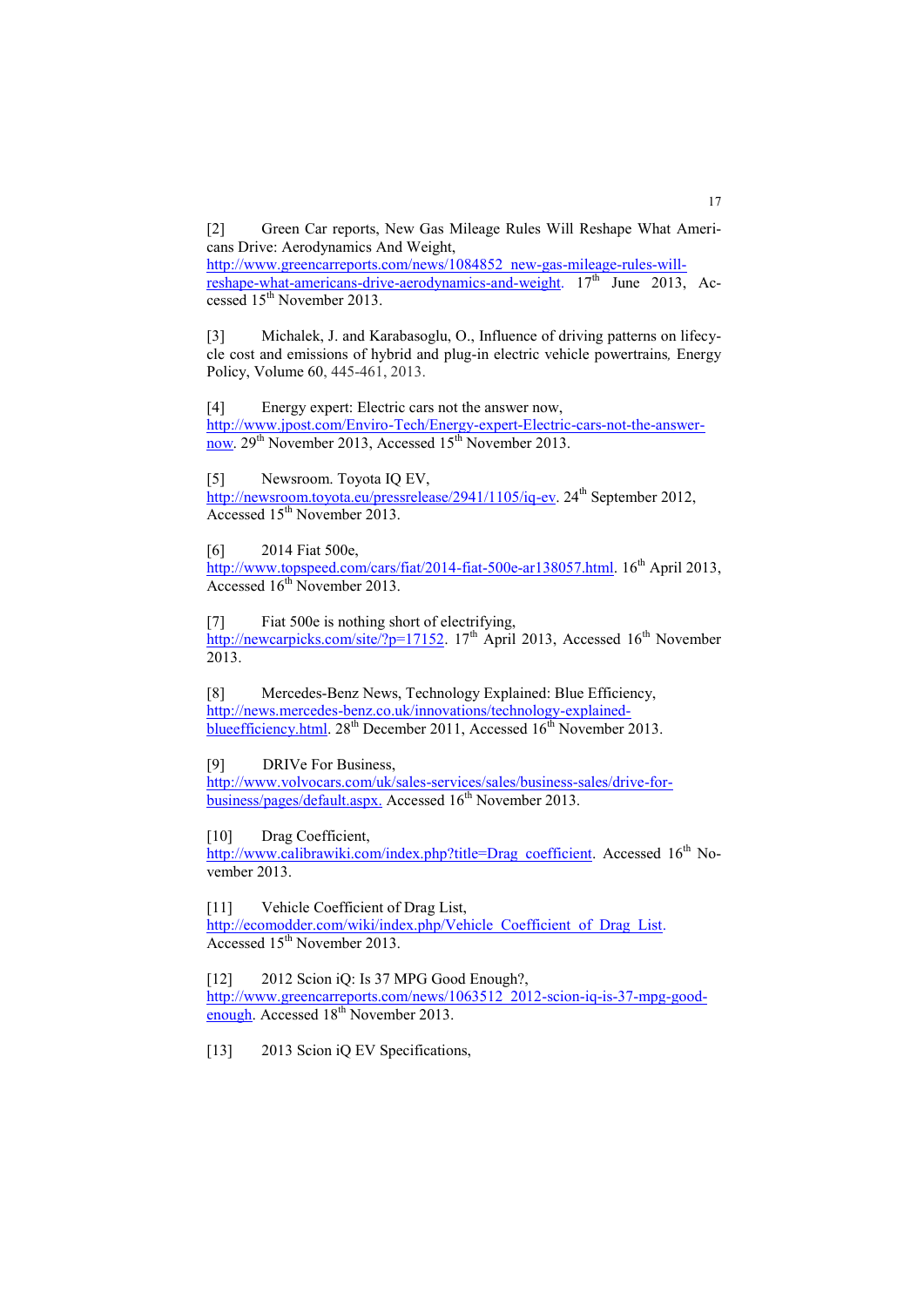[http://www.conceptcarz.com/vehicle/default.aspx?carID=22825&i=2.](http://www.conceptcarz.com/vehicle/default.aspx?carID=22825&i=2) Accessed 18<sup>th</sup> November 2013.

[14] Nissan Versa Note: 2014,

http://www.cartype.com/pages/6206/nissan\_versa\_note\_2014. Accessed 18<sup>th</sup> November 2013.

[15] BMW i3: The Best City Car on the Market, [http://www.plugincars.com/bmw-i3-may-be-best-city-car-market-127857.html.](http://www.plugincars.com/bmw-i3-may-be-best-city-car-market-127857.html)  $30<sup>th</sup>$  July 2013, Accessed 18<sup>th</sup> November 2013.

[16] Mercedes-Benz B-Class Aerodynamics Tested with Paint-Video, [http://www.emercedesbenz.com/autos/mercedes-benz/b-class/mercedes-benz-b](http://www.emercedesbenz.com/autos/mercedes-benz/b-class/mercedes-benz-b-class-aerodynamics-tested-with-paint-video/)[class-aerodynamics-tested-with-paint-video/.](http://www.emercedesbenz.com/autos/mercedes-benz/b-class/mercedes-benz-b-class-aerodynamics-tested-with-paint-video/) Accessed 18<sup>th</sup> November 2013.

[17] 2012 Nissan Leaf – Styling Review, [http://www.thecarconnection.com/review/1068274\\_2012-nissan-leaf\\_styling\\_2.](http://www.thecarconnection.com/review/1068274_2012-nissan-leaf_styling_2) 7<sup>th</sup> January 2012, Accessed 18<sup>th</sup> November 2013.

[18] [AutoLabo creates Aero Package for Toyota Prius,](http://jalopnik.com/5104713/autolabo-creates-aero-package-for-toyota-prius) [http://jalopnik.com/5104713/autolabo-creates-aero-package-for-toyota-prius.](http://jalopnik.com/5104713/autolabo-creates-aero-package-for-toyota-prius) 12<sup>th</sup> September 2008, Accessed 19<sup>th</sup> November 2013.

[19] Aero Prius Yurastyle,

[http://priuschat.com/threads/aero-prius-yurastyle.37756/page-2.](http://priuschat.com/threads/aero-prius-yurastyle.37756/page-2) Accessed 19<sup>th</sup> November 2013.

[20] Ultimate Aero Mod: Aero Prius Yura Style Neo kit, [http://ecomodder.com/forum/showthread.php/ultimate-aero-mod-aero-prius-yura](http://ecomodder.com/forum/showthread.php/ultimate-aero-mod-aero-prius-yura-style-neo-26709.html)[style-neo-26709.html.](http://ecomodder.com/forum/showthread.php/ultimate-aero-mod-aero-prius-yura-style-neo-26709.html) Accessed  $19<sup>th</sup>$  November 2013.

[21] [The Toyota Prius has an Ugly Sister With a Sick Body!,](http://www.certifiedtoyotahybrids.com/the-toyota-prius-has-an-ugly-sister-with-a-sick-body/) [http://www.certifiedtoyotahybrids.com/the-toyota-prius-has-an-ugly-sister-with-a](http://www.certifiedtoyotahybrids.com/the-toyota-prius-has-an-ugly-sister-with-a-sick-body/)sick-body/ $.13<sup>th</sup>$  May 2009, Accessed 19<sup>th</sup> November 2013.

[22] [The Toyota Prius gets HIT with the UGLY Stick!,](http://getbettermpg.blogspot.it/2009/03/toyota-prius-gets-hit-with-ugly-stick.html) [http://getbettermpg.blogspot.it.](http://getbettermpg.blogspot.it/) 6<sup>th</sup> March 2009, Accessed 21<sup>th</sup> November 2013.

[23] Advantages and Disadvantages of EVs, [http://auto.howstuffworks.com/fuel-efficiency/vehicles/electric-car-battery3.htm.](http://auto.howstuffworks.com/fuel-efficiency/vehicles/electric-car-battery3.htm) Accessed 22<sup>nd</sup> November 2013.

[24] How the Tesla Roadster Works, [http://auto.howstuffworks.com/tesla-roadster2.htm.](http://auto.howstuffworks.com/tesla-roadster2.htm) Accessed 22<sup>nd</sup> November 2013.

[25] The Future of Urban Mobility. BMW i,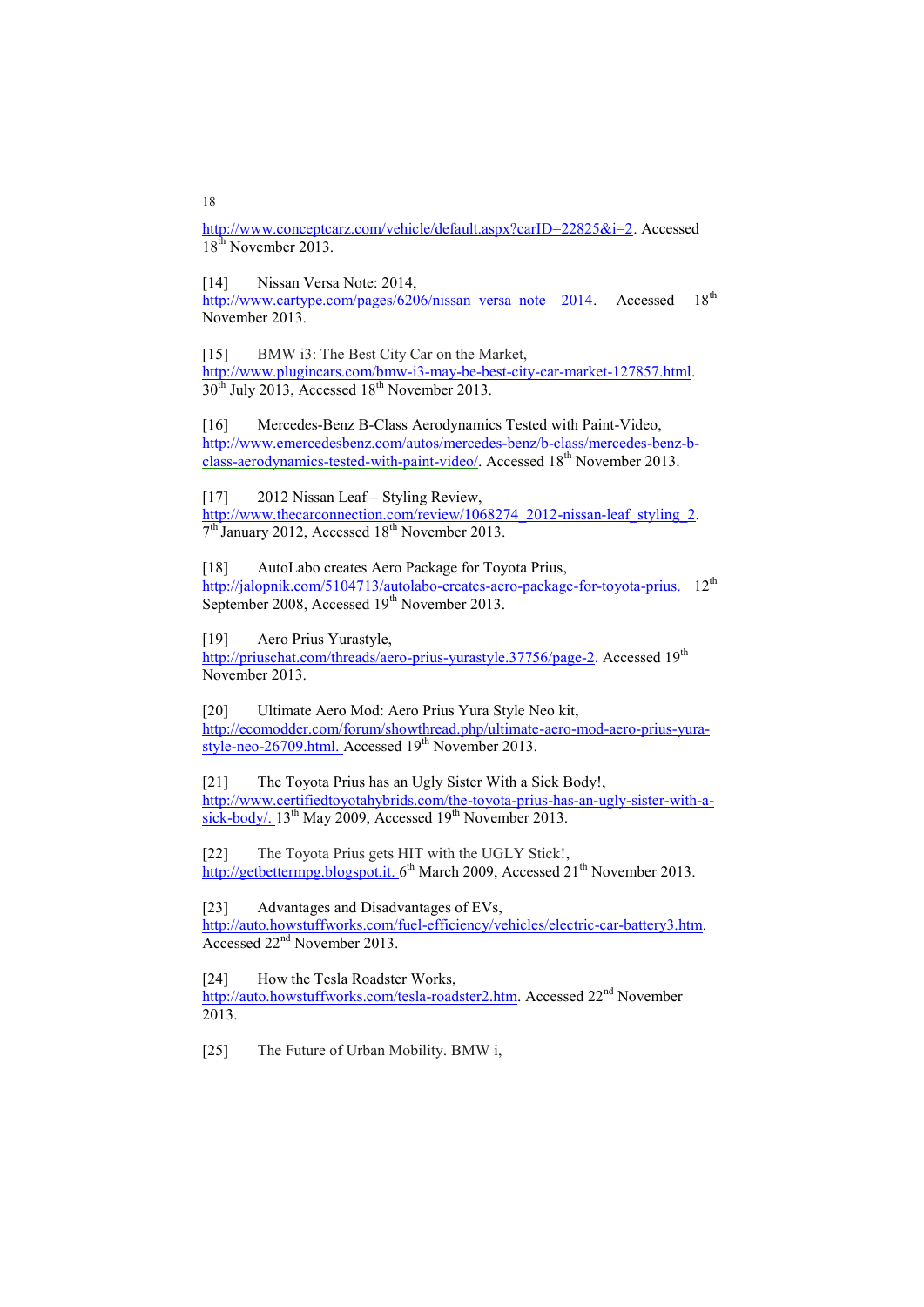[http://www.bmw.com/com/en/insights/corporation/bmwi/concept.html#lifedrive.](http://www.bmw.com/com/en/insights/corporation/bmwi/concept.html#lifedrive) Accessed 19th November 2013.

[26] BMW Launches Its First Mass-Production Electric Car, [http://online.wsj.com/news/articles/SB10001424127887323854904578635543525](http://online.wsj.com/news/articles/SB10001424127887323854904578635543525172364) [172364.](http://online.wsj.com/news/articles/SB10001424127887323854904578635543525172364) 29<sup>th</sup> July 2013, Accessed 21<sup>st</sup> November 2013.

[27] Press Release - A new era dawns: BMW Group begins series production of the BMW i3 electric car in Leipzig,

[https://www.press.bmwgroup.com/global/pressDetail.html;jsessionid=TCtrSzhKL](https://www.press.bmwgroup.com/global/pressDetail.html;jsessionid=TCtrSzhKL7LHL8FHYXLGzbQNkbLfFc6LtQPcLqKHqtbSdH76fX1S!261417453?title=a-new-era-dawns-bmw-group-begins-series-production-of-the-bmw-i3-electric-car-in-leipzig-industrial&outputChannelId=6&id=T0145644EN&left_menu_item=node__4088) [7LHL8FHYXLGzbQNkbLfFc6LtQPcLqKHqtbSdH76fX1S!261417453?title=a](https://www.press.bmwgroup.com/global/pressDetail.html;jsessionid=TCtrSzhKL7LHL8FHYXLGzbQNkbLfFc6LtQPcLqKHqtbSdH76fX1S!261417453?title=a-new-era-dawns-bmw-group-begins-series-production-of-the-bmw-i3-electric-car-in-leipzig-industrial&outputChannelId=6&id=T0145644EN&left_menu_item=node__4088)[new-era-dawns-bmw-group-begins-series-production-of-the-bmw-i3-electric-car](https://www.press.bmwgroup.com/global/pressDetail.html;jsessionid=TCtrSzhKL7LHL8FHYXLGzbQNkbLfFc6LtQPcLqKHqtbSdH76fX1S!261417453?title=a-new-era-dawns-bmw-group-begins-series-production-of-the-bmw-i3-electric-car-in-leipzig-industrial&outputChannelId=6&id=T0145644EN&left_menu_item=node__4088)[in-leipzig-](https://www.press.bmwgroup.com/global/pressDetail.html;jsessionid=TCtrSzhKL7LHL8FHYXLGzbQNkbLfFc6LtQPcLqKHqtbSdH76fX1S!261417453?title=a-new-era-dawns-bmw-group-begins-series-production-of-the-bmw-i3-electric-car-in-leipzig-industrial&outputChannelId=6&id=T0145644EN&left_menu_item=node__4088)

[industrial&outputChannelId=6&id=T0145644EN&left\\_menu\\_item=node\\_\\_4088.](https://www.press.bmwgroup.com/global/pressDetail.html;jsessionid=TCtrSzhKL7LHL8FHYXLGzbQNkbLfFc6LtQPcLqKHqtbSdH76fX1S!261417453?title=a-new-era-dawns-bmw-group-begins-series-production-of-the-bmw-i3-electric-car-in-leipzig-industrial&outputChannelId=6&id=T0145644EN&left_menu_item=node__4088) 18<sup>th</sup> September 2013, Accessed 24<sup>th</sup> November 2013.

[28] UNSW School of Physics Sydney, Australia, Newton's laws: background and limitations,

[http://www.animations.physics.unsw.edu.au//jw/Newton.htm.](http://www.animations.physics.unsw.edu.au/jw/Newton.htm) Accessed 24<sup>th</sup> November 2013.

[29] Drag (physics),

[http://en.wikipedia.org/wiki/Drag\\_\(physics\)](http://en.wikipedia.org/wiki/Drag_(physics). Accessed 27<sup>th</sup> November 2013.

[30] van Essen, H. and Kampman, B. (2011), Impacts of Electric Vehicles – Summary report, Copy obtained from [http://www.ecologic.eu/8271.](http://www.ecologic.eu/8271) Accessed 5<sup>th</sup> December 2013.

[31] Batteries are putting the brakes on electric car take-up, [http://www.theguardian.com/environment/cif-green/2010/jun/21/batteries-electric](http://www.theguardian.com/environment/cif-green/2010/jun/21/batteries-electric-cars)[cars.](http://www.theguardian.com/environment/cif-green/2010/jun/21/batteries-electric-cars)  $21^{th}$  June 2010, Accessed  $5^{th}$  December 2013.

[32] When Is A Charging Station Not A Charger? [http://evworld.com/article.cfm?storyid=1893.](http://evworld.com/article.cfm?storyid=1893) Accessed 7<sup>th</sup> December 2013.

[33] Electric Car Onboard Charging Stations, [http://auto.howstuffworks.com/electric-car-onboard-charging-stations.htm.](http://auto.howstuffworks.com/electric-car-onboard-charging-stations.htm) Accessed 7<sup>th</sup> December 2013.

[34] Clean Cities December 2010 Webinar, Electric Vehicle Charging Levels and Requirements Overview, Idaho National Laboratory, [http://www1.eere.energy.gov/cleancities/toolbox/pdfs/ev\\_charging\\_requirements.](http://www1.eere.energy.gov/cleancities/toolbox/pdfs/ev_charging_requirements.pdf) [pdf.](http://www1.eere.energy.gov/cleancities/toolbox/pdfs/ev_charging_requirements.pdf) 15<sup>th</sup> December 2010, Accessed 8<sup>th</sup> December 2013.

[35] How to charge your Nissan Leaf, [http://www.nissan.co.uk/GB/en/vehicle/electric-vehicles/leaf/charging-and](http://www.nissan.co.uk/GB/en/vehicle/electric-vehicles/leaf/charging-and-battery/charging-nissan-leaf-and-battery.html)[battery/charging-nissan-leaf-and-battery.html.](http://www.nissan.co.uk/GB/en/vehicle/electric-vehicles/leaf/charging-and-battery/charging-nissan-leaf-and-battery.html) Accessed 8<sup>th</sup> December 2013.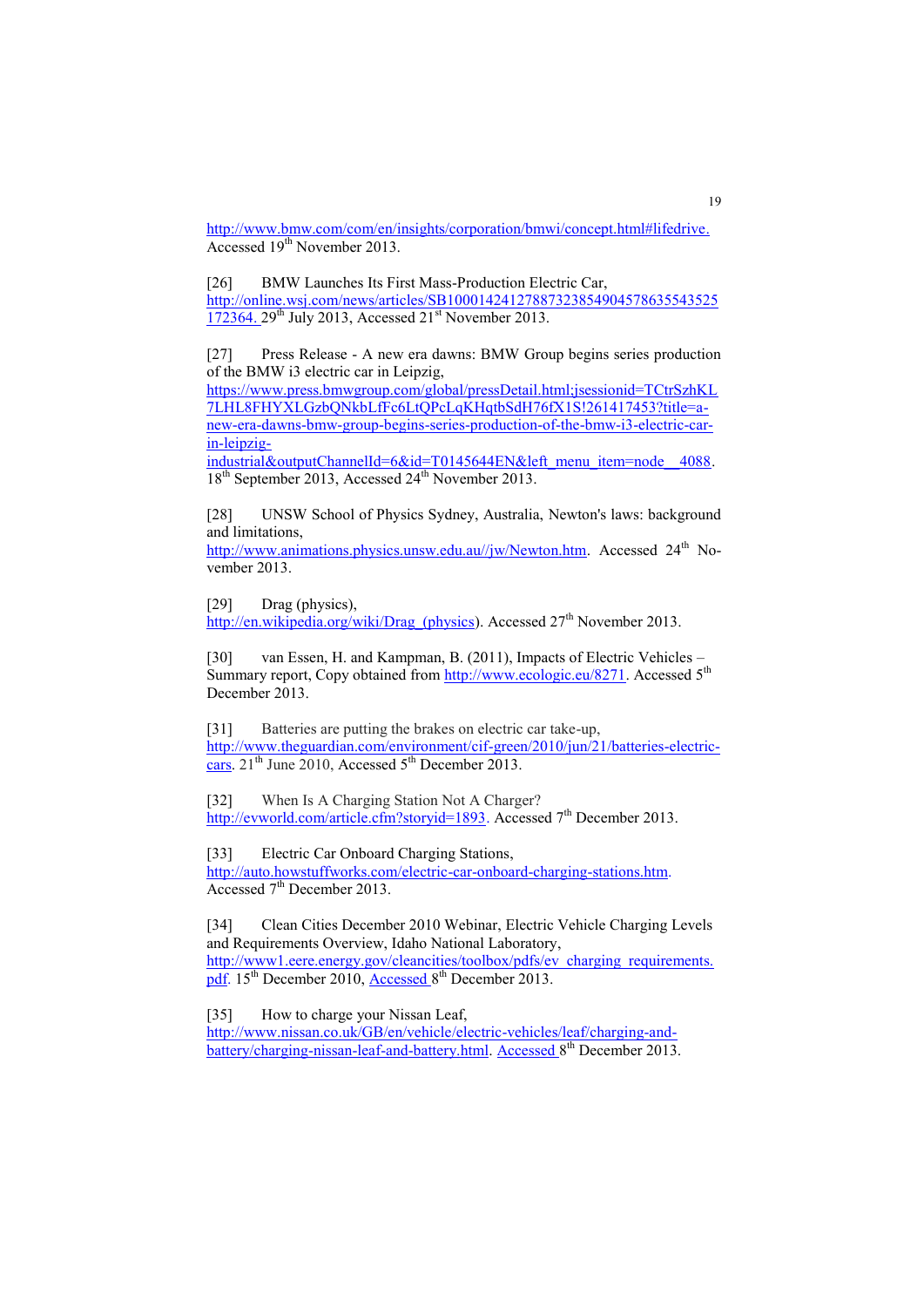[36] Community Energy Association, Planning for Electric Vehicle Charging Infrastructure: A Toolkit, Copy obtained from

[http://www.communityenergy.bc.ca/sites/default/files/Planning%20for%20EV%2](http://www.communityenergy.bc.ca/sites/default/files/Planning%20for%20EV%20Charging%20Infrastructure%20A%20Toolkit%20-%20June%202013.pdf) [0Charging%20Infrastructure%20A%20Toolkit%20-%20June%202013.pdf.](http://www.communityenergy.bc.ca/sites/default/files/Planning%20for%20EV%20Charging%20Infrastructure%20A%20Toolkit%20-%20June%202013.pdf) June 2013, Accessed 8<sup>th</sup> December 2013.

[37] Car Charging Group Is Now US' Largest Charging Services Company With Over 13,430 Points,

[http://insideevs.com/car-charging-group-is-now-us-largest-charging-services](http://insideevs.com/car-charging-group-is-now-us-largest-charging-services-company-with-over-13430-points/)[company-with-over-13430-points/.](http://insideevs.com/car-charging-group-is-now-us-largest-charging-services-company-with-over-13430-points/) June 2013, Accessed  $8<sup>th</sup>$  December 2013.

[38] Leicester mercury, Electric vehicle charging points installed by Leicester City Council barely used,

[http://www.leicestermercury.co.uk/Electric-vehicle-charging-points](http://www.leicestermercury.co.uk/Electric-vehicle-charging-points-installed/story-19925163-detail/story.html)[installed/story-19925163-detail/story.html.](http://www.leicestermercury.co.uk/Electric-vehicle-charging-points-installed/story-19925163-detail/story.html)  $14<sup>th</sup>$  October 2013, Accessed 9<sup>th</sup> December 2013.

[39] [Theory](http://www.solarjourneyusa.com/theory.php)[/How far do we drive?/](http://www.solarjourneyusa.com/EVdistanceAnalysis.php)5. EV Energy Consumption, [http://www.solarjourneyusa.com/EVdistanceAnalysis5.php.](http://www.solarjourneyusa.com/EVdistanceAnalysis5.php) Accessed 9<sup>th</sup> December 2013.

[40] Farrington, R.; Rugh, J. and NREL, Impact of Vehicle Air-Conditioning on Fuel Economy, Tailpipe Emissions, and Electric Vehicle Range, Copy obtained from

[http://www.nrel.gov/docs/fy00osti/28960.pdf.](http://www.nrel.gov/docs/fy00osti/28960.pdf) 2000, Accessed 8<sup>th</sup> December 2013.

[41] Autocar, Nissan Leaf performance and engineering, [http://www.autocar.co.uk/car-review/nissan/leaf/performance.](http://www.autocar.co.uk/car-review/nissan/leaf/performance) Accessed 11<sup>th</sup> December 2013.

[42] Battle of the headlights: Halogen vs. Xenon vs. LED, Bogdan Popa, [http://www.autoevolution.com/news/battle-of-the-headlights-halogen-vs-xenon-](http://www.autoevolution.com/news/battle-of-the-headlights-halogen-vs-xenon-vs-led-26530.html) $\overline{\text{vs-led-26530.html}}$ . 16<sup>th</sup> November 2010, Accessed 11<sup>th</sup> December 2013.

[43] Model S, specs,

[http://www.teslamotors.com/models/specs.](http://www.teslamotors.com/models/specs) Accessed  $12<sup>th</sup>$  December 2013.

[44] CNET Reviews, Nissan Leaf adds energy-efficient Bose stereo for 2013, [http://reviews.cnet.com/8301-13746\\_7-57568016-48/nissan-leaf-adds-energy](http://reviews.cnet.com/8301-13746_7-57568016-48/nissan-leaf-adds-energy-efficient-bose-stereo-for-2013/)[efficient-bose-stereo-for-2013/.](http://reviews.cnet.com/8301-13746_7-57568016-48/nissan-leaf-adds-energy-efficient-bose-stereo-for-2013/) 6<sup>th</sup> February 2013, Accessed 13<sup>th</sup> December 2013.

[45] Nissan LEAF Drops Major New Beats with Bose Energy Efficient Series Sound,

[http://nissannews.com/en-US/nissan/usa/releases/e341da74-7279-4ad7-b0a1-](http://nissannews.com/en-US/nissan/usa/releases/e341da74-7279-4ad7-b0a1-135fbe74ee6a)  $\frac{135 \text{fbe}}{74 \text{ee6a}}$ , 6<sup>th</sup> February 2013, Accessed 13<sup>th</sup> December 2013.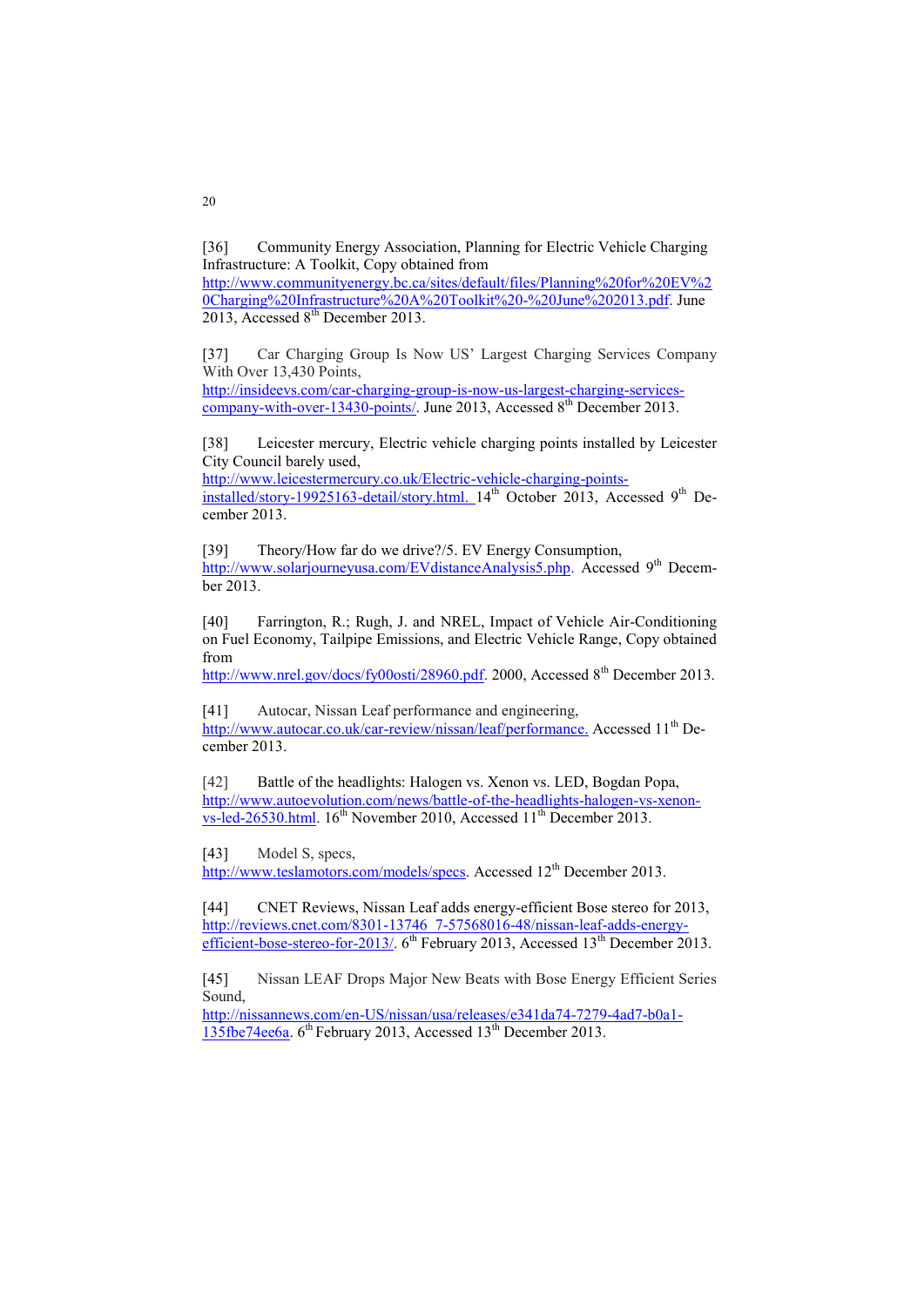[46] Battery Monitoring / Management Systems (BMS), [http://www.ev-propulsion.com/bms.html.](http://www.ev-propulsion.com/bms.html) Accessed 13<sup>th</sup> December 2013.

[47] Battery Management System (BMS),

[http://www.elektromotus.lt/en/products/battery-management-system-bms.](http://www.elektromotus.lt/en/products/battery-management-system-bms) Accessed 12<sup>th</sup> December 2013.

[48] Energy Saving Trust, Guide to Smarter Driving in an Electric Car, Copy obtained from

[http://www.google.co.uk/url?sa=t&rct=j&q=&esrc=s&source=web&cd=5&ved=0](http://www.google.co.uk/url?sa=t&rct=j&q=&esrc=s&source=web&cd=5&ved=0CFAQFjAE&url=http%3A%2F%2Fwww.energysavingtrust.org.uk%2Fcontent%2Fdownload%2F3286%2F68902%2Fversion%2F1%2Ffile%2FGuide%2Bto%2BSmarter%2BDriving%2Bin%2Ban%2BElectric%2BCar.pdf&ei=lzjAUv3QOOjNygO2ooHwDw&usg=AFQjCNEEcZwnqqhjdbLf2wUI1fraQZvnDQ) [CFA-](http://www.google.co.uk/url?sa=t&rct=j&q=&esrc=s&source=web&cd=5&ved=0CFAQFjAE&url=http%3A%2F%2Fwww.energysavingtrust.org.uk%2Fcontent%2Fdownload%2F3286%2F68902%2Fversion%2F1%2Ffile%2FGuide%2Bto%2BSmarter%2BDriving%2Bin%2Ban%2BElectric%2BCar.pdf&ei=lzjAUv3QOOjNygO2ooHwDw&usg=AFQjCNEEcZwnqqhjdbLf2wUI1fraQZvnDQ)

[QFjAE&url=http%3A%2F%2Fwww.energysavingtrust.org.uk%2Fcontent%2Fdo](http://www.google.co.uk/url?sa=t&rct=j&q=&esrc=s&source=web&cd=5&ved=0CFAQFjAE&url=http%3A%2F%2Fwww.energysavingtrust.org.uk%2Fcontent%2Fdownload%2F3286%2F68902%2Fversion%2F1%2Ffile%2FGuide%2Bto%2BSmarter%2BDriving%2Bin%2Ban%2BElectric%2BCar.pdf&ei=lzjAUv3QOOjNygO2ooHwDw&usg=AFQjCNEEcZwnqqhjdbLf2wUI1fraQZvnDQ) [wnload%2F3286%2F68902%2Fversion%2F1%2Ffile%2FGuide%2Bto%2BSmar](http://www.google.co.uk/url?sa=t&rct=j&q=&esrc=s&source=web&cd=5&ved=0CFAQFjAE&url=http%3A%2F%2Fwww.energysavingtrust.org.uk%2Fcontent%2Fdownload%2F3286%2F68902%2Fversion%2F1%2Ffile%2FGuide%2Bto%2BSmarter%2BDriving%2Bin%2Ban%2BElectric%2BCar.pdf&ei=lzjAUv3QOOjNygO2ooHwDw&usg=AFQjCNEEcZwnqqhjdbLf2wUI1fraQZvnDQ) [ter%2BDriving%2Bin%2Ban%2BElectric%2BCar.pdf&ei=lzjAUv3QOOjNygO2](http://www.google.co.uk/url?sa=t&rct=j&q=&esrc=s&source=web&cd=5&ved=0CFAQFjAE&url=http%3A%2F%2Fwww.energysavingtrust.org.uk%2Fcontent%2Fdownload%2F3286%2F68902%2Fversion%2F1%2Ffile%2FGuide%2Bto%2BSmarter%2BDriving%2Bin%2Ban%2BElectric%2BCar.pdf&ei=lzjAUv3QOOjNygO2ooHwDw&usg=AFQjCNEEcZwnqqhjdbLf2wUI1fraQZvnDQ) [ooHwDw&usg=AFQjCNEEcZwnqqhjdbLf2wUI1fraQZvnDQ.](http://www.google.co.uk/url?sa=t&rct=j&q=&esrc=s&source=web&cd=5&ved=0CFAQFjAE&url=http%3A%2F%2Fwww.energysavingtrust.org.uk%2Fcontent%2Fdownload%2F3286%2F68902%2Fversion%2F1%2Ffile%2FGuide%2Bto%2BSmarter%2BDriving%2Bin%2Ban%2BElectric%2BCar.pdf&ei=lzjAUv3QOOjNygO2ooHwDw&usg=AFQjCNEEcZwnqqhjdbLf2wUI1fraQZvnDQ) Accessed 13th December 2013.

[49] APRS Solar PHEV,

[http://www.aprs.org/APRS-SPHEV.html.](http://www.aprs.org/APRS-SPHEV.html) Accessed 10<sup>th</sup> December 2013.

[50] Car and Driver, 2013 Nissan Leaf EV,

[http://www.caranddriver.com/news/2013-nissan-leaf-photos-and-info-news.](http://www.caranddriver.com/news/2013-nissan-leaf-photos-and-info-news)  January 2013, Accessed 16<sup>th</sup> December 2013.

[51] Ortúzar, M. E., Design, Implementation and Evaluation of an Auxiliary Energy System for Electric Vehicles, based on Ultracapacitors and Buck-boost Converter, Doctoral Thesis,

[http://web.ing.puc.cl/~power/paperspdf/dixon/tesis/PhDOrtuzar.pdf.](http://web.ing.puc.cl/~power/paperspdf/dixon/tesis/PhDOrtuzar.pdf) July 2005. Accessed 9th December 2013.

[52] DRET 6kW Power Generating System for Ancillary Load Onboard Vehicle,

[http://contest.techbriefs.com/2013/entries/transportation-and-automotive/3457.](http://contest.techbriefs.com/2013/entries/transportation-and-automotive/3457) Accessed  $15<sup>th</sup>$  December 2013.

[53] Automobile accessory power,

[http://en.wikipedia.org/wiki/Automobile\\_accessory\\_power.](http://en.wikipedia.org/wiki/Automobile_accessory_power) Accessed 15<sup>th</sup> December 2013.

[54] High Volt Age: Remember the 1990s Push for 42-Volt Electrical Systems? The Idea is Back - Maybe for Good,

[http://blogs.motortrend.com/high-volt-age-remember-the-1990s-push-for-42-volt](http://blogs.motortrend.com/high-volt-age-remember-the-1990s-push-for-42-volt-electrical-systems-the-idea-is-back-maybe-for-good-26893.html)[electrical-systems-the-idea-is-back-maybe-for-good-26893.html.](http://blogs.motortrend.com/high-volt-age-remember-the-1990s-push-for-42-volt-electrical-systems-the-idea-is-back-maybe-for-good-26893.html) 22nd November  $2012$ , Accessed  $15<sup>th</sup>$  December 2013.

[55] How to reduce EV production costs? EV Battery Tech USA, [http://www.cars21.com/news/view/670.](http://www.cars21.com/news/view/670) Accessed 15<sup>th</sup> December 2013.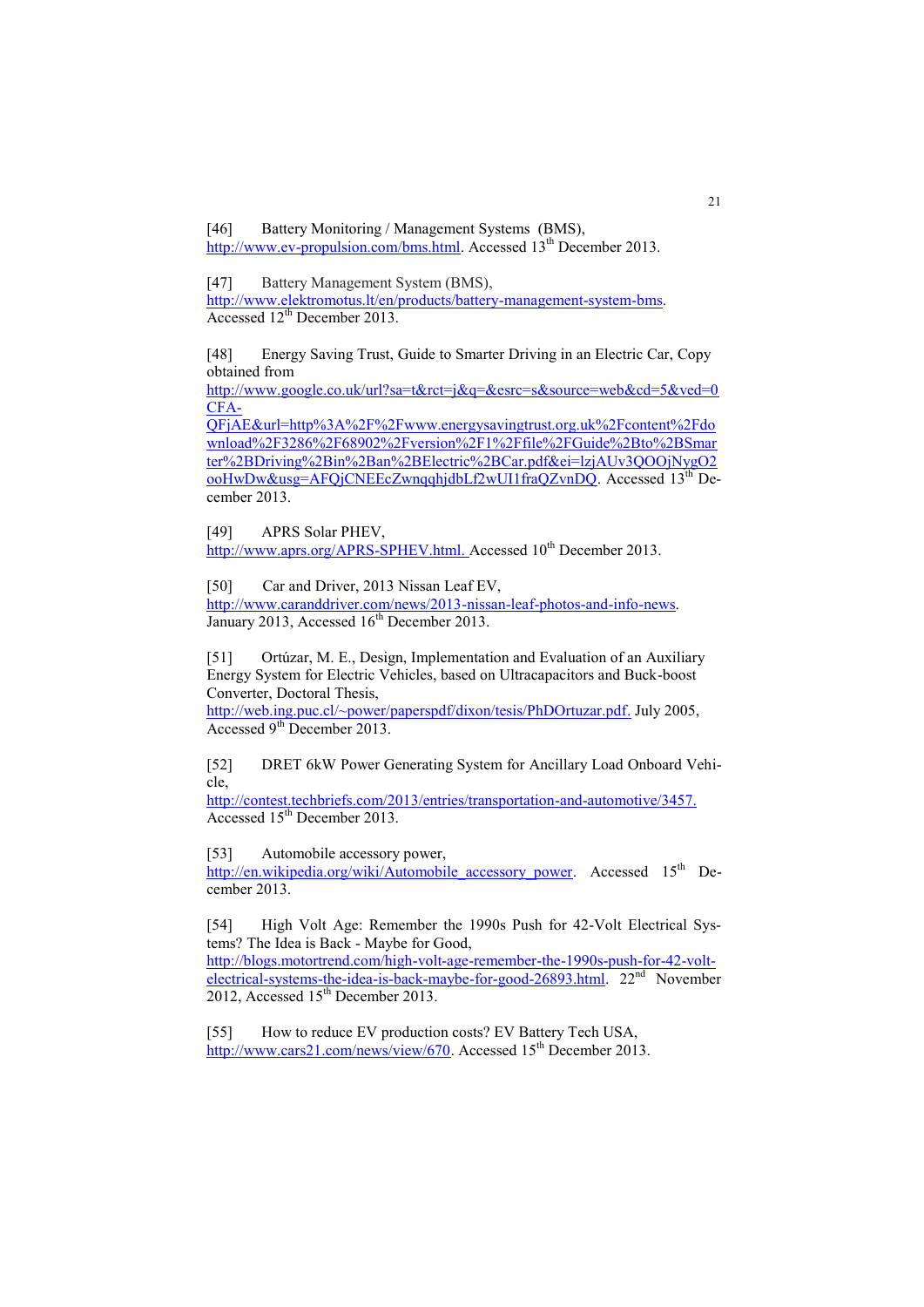[56] Jiang, T.: Putrus, G. A.; Gao, Z; Conti, M.; McDonald, S.; Lacey, G., Development of a Decentralized Smart-Grid Charge Controller for Electric Vehicles, prepared for publication.

[57] Putrus, G. A.; Suwanapingkarl P.; Johnston, D.; Bentley, E. C. and Narayana, M., Impacts of Electric Vehicles on Power Distribution Networks, Proceedings of IEEE Vehicle Power and Propulsion Conference, Michigan, 827-831, 2009.

[58] Putrus, G. A.; Bentley, E.; Binns, R.; Jiang, T. and Johnston, D., Smart grids: energising the future, International Journal of Environmental Studies, Volume 70, No. 5, 691-701, 2013.

[59] Ekanayake, J.; Liyanage, K.; Wu, J.; Yokoyama, A. and Jenkins, N., Smart Grid: Technology and Applications. John Wiley & Sons, Ltd, 2012.

[60] Marra, F.; Traholt, C.; Larsen, E. and Qiuwei, W., Average behavior of battery-electric vehicles for distributed energy studies, in: Innovative Smart Grid Technologies Conference Europe (ISGT Europe), IEEE PES, 1-7, 2010.

[61] Arrhenius equation,

[http://en.wikipedia.org/wiki/Arrhenius\\_equation#cite\\_note-IUPAC-ArrEq-0.](http://en.wikipedia.org/wiki/Arrhenius_equation#cite_note-IUPAC-ArrEq-0) Ac- $\csc 15^{th}$  December 2013.

[62] Majima, M. Satoshi,U, Yagasaki, E, Koyama, K, SInazawa, S, Development of long life lithium ion battery for power storage, Journal of Power Sources, 101 (1), 53-59, 2001.

[63] Valence Technology, Lithium Iron Magnesium Phosphate (LiFeMgPO4) Battery Modules, online datasheet.

[64] Lunz, B.; Yan, Z.; Gerschler, J. and Sauer, D., Influence of plug-in hybrid electric vehicle charging strategies on charging and battery degradation costs', Energy Policy, 46, 511-519, 2011.

[65] Benjamin, S, et al, "LIFEMIT". IEEE Conference in Vehicle Power and Propulsion (VPPC), 2010.

[66] Xia, L; Mareels, I.; Alpcan, T.; Brazil, M; de Hoog, J. and Thomas, D. A, A Distributed Electric Vehicle Charging Management Algorithm Using Only Local Measurements, Copy obtained from

[http://www.nicta.com.au/pub?doc=7351&filename=nicta\\_publication\\_7351.pdf.](http://www.nicta.com.au/pub?doc=7351&filename=nicta_publication_7351.pdf) 2013, Accessed 15<sup>th</sup> December 2013.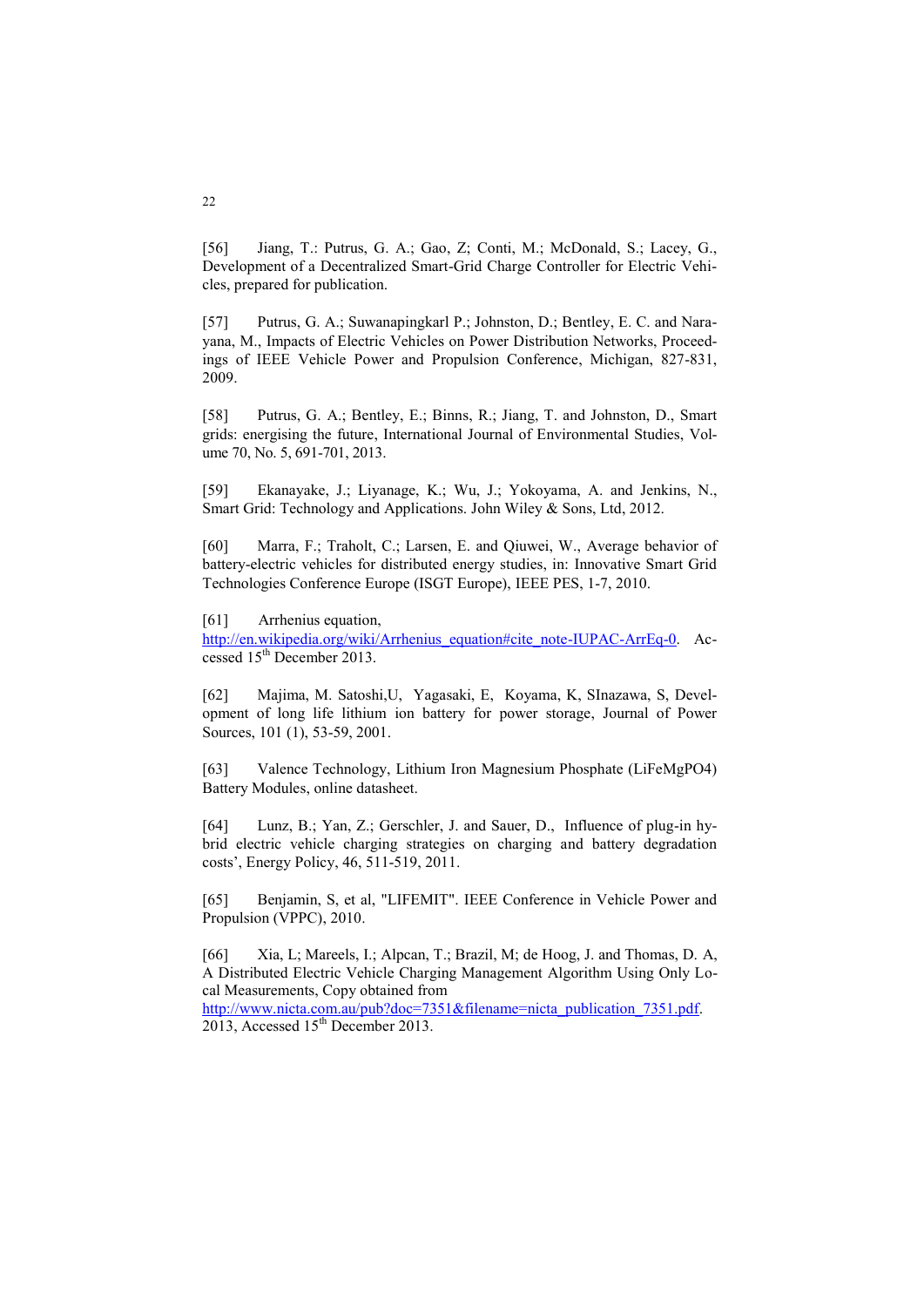[67] Tianxiang J., PhD thesis, Development of a Smart Grid Interface Controller for Dynamic Energy Management of Electric vehicles, 2013, Accessed 16<sup>th</sup> December 2013.

[68] International Energy Agency, Global EV Outlook 2013, Copy obtained from

[http://www.iea.org/publications/freepublications/publication/GlobalEVOutlook\\_2](http://www.iea.org/publications/freepublications/publication/GlobalEVOutlook_2013.pdf) [013.pdf.](http://www.iea.org/publications/freepublications/publication/GlobalEVOutlook_2013.pdf) April 2013, Accessed  $18<sup>th</sup>$  December 2013.

[69] AeroVironment licenses PNNL EV smart charger controller technology, [http://www.greencarcongress.com/2013/03/pnnl-20130306.html.](http://www.greencarcongress.com/2013/03/pnnl-20130306.html)  $6<sup>th</sup>$  March 2013, Accessed 16<sup>th</sup> December 2013.

[70] Bayram, S.; Michailidis, G.; Papapanagiotou, I. and Devetsikiotis, M., Decentralized Control of Electric Vehicles in a Network of Fast Charging Stations, Copy obtained fro[m http://www4.ncsu.edu/~isbayram/globecomm13.pdf.](http://www4.ncsu.edu/~isbayram/globecomm13.pdf) 2013, Accessed  $16^{th}$  December 2013.

[71] European Commission, Road transport: Reducing CO2 emissions from vehicles,

[http://ec.europa.eu/clima/policies/transport/vehicles/index\\_en.htm.](http://ec.europa.eu/clima/policies/transport/vehicles/index_en.htm) 2013, Accessed 18<sup>th</sup> December 2013.

[72] Schipper, L.; Ng, W., S.; Gould, G. and Deakin, E., Carbon in Motion 2050 for North America and Latin America, Final Report, Copy obtained from [http://metrostudies.berkeley.edu/pubs/reports/Carbon%20in%20Motion-UC-](http://metrostudies.berkeley.edu/pubs/reports/Carbon%20in%20Motion-UC-Final.pdf)[Final.pdf.](http://metrostudies.berkeley.edu/pubs/reports/Carbon%20in%20Motion-UC-Final.pdf) March 2013, Accessed 18<sup>th</sup> December 2013.

[73] International Energy Agency, Technology Roadmap, Electric and plug-in hybrid electric vehicles, Copy obtained from [http://www.iea.org/publications/freepublications/publication/EV\\_PHEV\\_Roadma](http://www.iea.org/publications/freepublications/publication/EV_PHEV_Roadmap.pdf) [p.pdf.](http://www.iea.org/publications/freepublications/publication/EV_PHEV_Roadmap.pdf) June 2011, Accessed  $18^{th}$  December 2013.

[74] Nissan Leaf Prices and Specs,

[http://www.nissan.co.uk/GB/en/vehicle/electric-vehicles/leaf/prices-and](http://www.nissan.co.uk/GB/en/vehicle/electric-vehicles/leaf/prices-and-equipment/prices-and-specifications.html)[equipment/prices-and-specifications.html.](http://www.nissan.co.uk/GB/en/vehicle/electric-vehicles/leaf/prices-and-equipment/prices-and-specifications.html) Accessed 18<sup>th</sup> December 2013.

[75] Model S Design Studio,

[http://www.teslamotors.com/en\\_GB/models/design. Accessed 18](http://www.teslamotors.com/en_GB/models/design.%20Accessed%2018th%20December%202013)<sup>th</sup> December [2013.](http://www.teslamotors.com/en_GB/models/design.%20Accessed%2018th%20December%202013)

[76] Meet the 2012 Car of the Year: Volt, The electric car with extended range,

[https://www.chevrolet.co.uk/cars/volt/.](https://www.chevrolet.co.uk/cars/volt/) Accessed 18<sup>th</sup>December 2013.

[77] V60,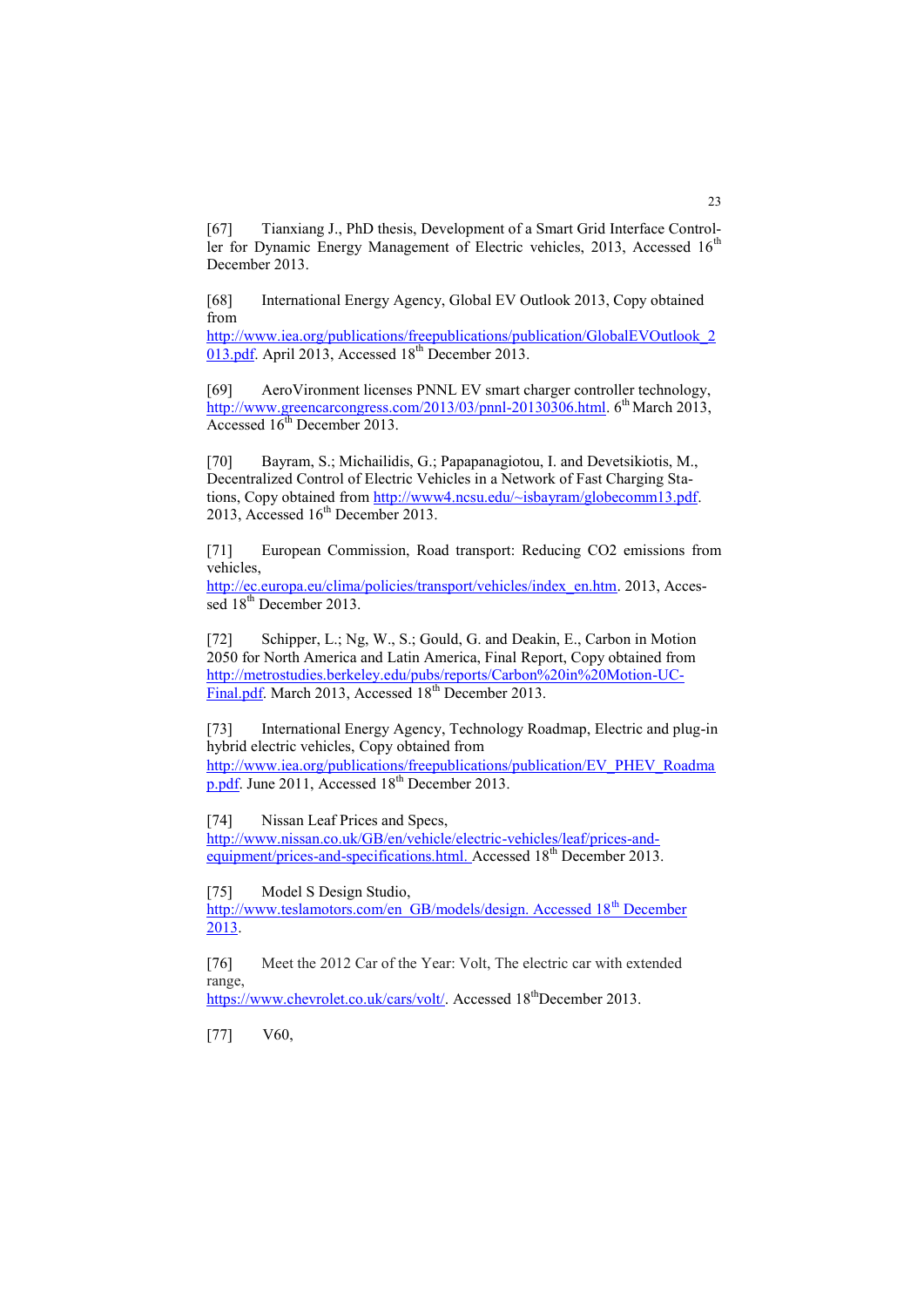[http://www.volvocars.com/uk/all-cars/volvo](http://www.volvocars.com/uk/all-cars/volvo-v60/Pages/default.aspx?utm_source=google&utm_medium=cpc&utm_term=buy%20v60&utm_campaign=V60%20-%20Brand%20-%20Generic%20-%20Broad)[v60/Pages/default.aspx?utm\\_source=google&utm\\_medium=cpc&utm\\_term=buy](http://www.volvocars.com/uk/all-cars/volvo-v60/Pages/default.aspx?utm_source=google&utm_medium=cpc&utm_term=buy%20v60&utm_campaign=V60%20-%20Brand%20-%20Generic%20-%20Broad) [%20v60&utm\\_campaign=V60%20-%20Brand%20-%20Generic%20-%20Broad.](http://www.volvocars.com/uk/all-cars/volvo-v60/Pages/default.aspx?utm_source=google&utm_medium=cpc&utm_term=buy%20v60&utm_campaign=V60%20-%20Brand%20-%20Generic%20-%20Broad) Accessed 18<sup>th</sup>December 2013.

[78] Toyota, Price List December 2013, Prius, [http://s3-eu-west-](http://s3-eu-west-1.amazonaws.com/cdnlive.toyotaretail.co.uk/PriceList/Current_NewCarPrices_Dec13.pdf)[1.amazonaws.com/cdnlive.toyotaretail.co.uk/PriceList/Current\\_NewCarPrices\\_De](http://s3-eu-west-1.amazonaws.com/cdnlive.toyotaretail.co.uk/PriceList/Current_NewCarPrices_Dec13.pdf) c<sub>13.pdf</sub>. Accessed 19<sup>th</sup>December 2013.

[79] Volvo V60 Plug-In,

[http://www.autoexpress.co.uk/volvo/v60/18721/volvo-v60-plug.](http://www.autoexpress.co.uk/volvo/v60/18721/volvo-v60-plug)  $14<sup>th</sup>$  May 2012, Accessed 18<sup>th</sup> December 2013.

[80] [Update x3: This is HUGE! Chevy Spark EV could\\* cost as little as](http://www.dailykos.com/story/2013/05/29/1212353/-This-is-HUGE-Chevy-Spark-EV-to-cost-as-little-as-12-495)  [\\$12,495!,](http://www.dailykos.com/story/2013/05/29/1212353/-This-is-HUGE-Chevy-Spark-EV-to-cost-as-little-as-12-495)

[http://www.dailykos.com/story/2013/05/29/1212353/-This-is-HUGE-Chevy-](http://www.dailykos.com/story/2013/05/29/1212353/-This-is-HUGE-Chevy-Spark-EV-to-cost-as-little-as-12-495)[Spark-EV-to-cost-as-little-as-12-495.](http://www.dailykos.com/story/2013/05/29/1212353/-This-is-HUGE-Chevy-Spark-EV-to-cost-as-little-as-12-495) 29<sup>th</sup> May 2013, Accessed 16<sup>th</sup> December 2013.

[81] Berger R, Powertrain 2020 – The Future Drives Electric, Copy obtained from:

[http://www.zvei-elektromobilitaet.de/general/ecartec/2009-10-13\\_Urbschat.pdf.](http://www.zvei-elektromobilitaet.de/general/ecartec/2009-10-13_Urbschat.pdf)  September 2009, Accessed 18<sup>th</sup> December 2013.

[82] [Chevrolet Volt assembly plant begins construction of solar panel arrays,](http://gm-volt.com/2011/05/12/chevrolet-volt-assembly-plant-begins-construction-of-six-acre-solar-panel-field/) [http://gm-volt.com/2011/05/12/chevrolet-volt-assembly-plant-begins](http://gm-volt.com/2011/05/12/chevrolet-volt-assembly-plant-begins-construction-of-six-acre-solar-panel-field/)[construction-of-six-acre-solar-panel-field/.](http://gm-volt.com/2011/05/12/chevrolet-volt-assembly-plant-begins-construction-of-six-acre-solar-panel-field/) 12<sup>th</sup> May 2011, Accessed 16<sup>th</sup> December 2013.

[83] At BMW, Glue Guns Cut Cost of New Electric Cars, [http://online.wsj.com/news/articles/SB40001424127887323981304579081564191](http://online.wsj.com/news/articles/SB40001424127887323981304579081564191254956) [254956.](http://online.wsj.com/news/articles/SB40001424127887323981304579081564191254956) Accessed  $16^{\text{th}}$ December 2013.

[84] Exceeding Expectation, All the latest information and insights into the Mitsubishi Outlander PHEV,

[http://www.mitsubushi-cars.co.uk/newsletters/outlander-phev-201308.aspx.](http://www.mitsubushi-cars.co.uk/newsletters/outlander-phev-201308.aspx) Accessed  $16<sup>th</sup>$  December 2013.

[85] International Energy Agency (2011) Technology Roadmap, Electric and plug-in hybrid electric vehicles, Copy obtained from [http://www.iea.org/publications/freepublications/publication/EV\\_PHEV\\_Roadma](http://www.iea.org/publications/freepublications/publication/EV_PHEV_Roadmap.pdf) [p.pdf.](http://www.iea.org/publications/freepublications/publication/EV_PHEV_Roadmap.pdf) June 2011, Accessed 18<sup>th</sup> December 2013.

[86] Union of Concerned Scientists, State of Charge: Electric Vehicles' Global Warming Emissions and Fuel-Cost Savings Across the United States. San Francis-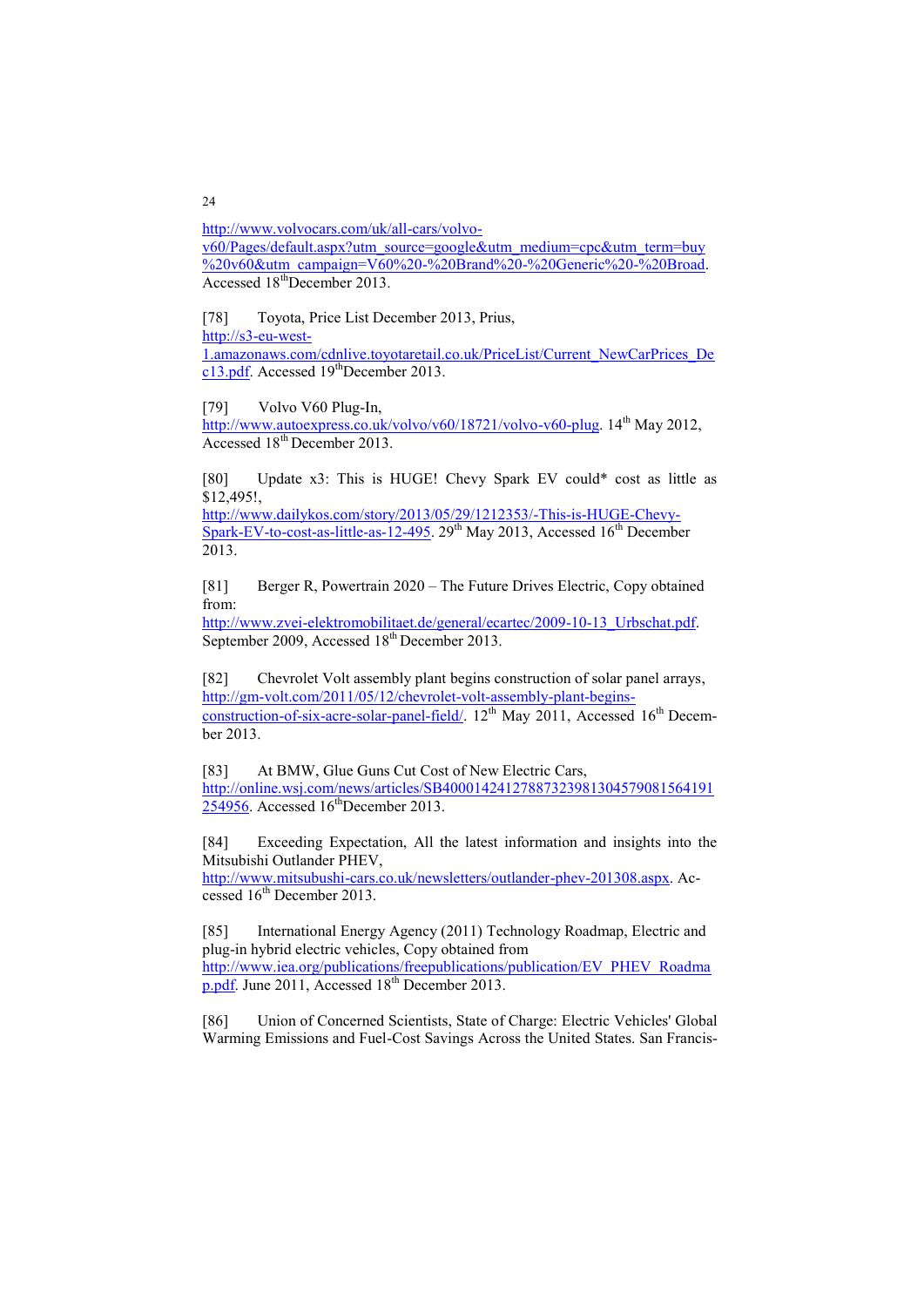co, CA, 2012.

[87] Dincer, I.; Rosen, M.A. and Zamfirescu, C., Economic and Environmental Comparison of Conventional and Alternative Vehicle Options, In: Pistoia, G, (ed) Electric and Hybrid Vehicles. Power Sources, Modes, Sustainability, Infrastructure and the Market. Amsterdam: Elsevier, 1-17, 2010.

[88] Calnan, P.; Deane J. P. and Ó Gallachóir, B.P., Modelling the impact of EVs on electricity generation, costs and CO2 emissions, Assessing the impact of different charging regimes and future generation profiles for Ireland in 2025, Energy Policy, Volume 61, 230–237, 2013.

[89] Pasaoglu, G., Honselaar, M. and Thiel, C., Potential vehicle fleet CO 2 reductions and cost implications for various vehicle technology deployment scenarios in Europe, Energy Policy, Volume 40, 404-421, 2012.

[90] KPMG International, KPMG's Global Automotive Executive Survey 2013. Managing a multidimensional business model. Switzerland: KPMG International, 2013.

[91] Catenacci, M, Verdolini, E, Bosetti, V, Fiorese, G, Going electric: Expert survey on the future of battery technologies for electric vehicles, Energy Policy, Volume 61, 403–413, 2013.

[92] The Boston Consulting Group, Batteries for Electric Cars. Challenges, Opportunities, and the Outlook to 2020. Munich: BCG, 2010.

[93] Nelson, P. and Amine, K., Advanced Lithium-ion batteries for plug-in electric vehicles, In: Raines, G.B. (ed) Electric Vehicles: Technology, Research and Development. New York: Nova Science Publishers, 205-220, 2009.

[94] Salmien, J.; Kallio, T.; Omar, N.; van den Bossche, P.; van Mierlo, J. and Gualous, H, Transport Energy – Lithium Ion Batteries, In: Letcher, T.M. (ed) Future Energy. Improved, Sustainable and Clean Options for Our Planet. Amsterdam: Elsevier, 291-309, 2014.

[95] Zhang, L.; Brown, T. and Samuelsen, G, S, Fuel reduction and electricity consumption impact of different charging scenarios for plug-in hybrid electric vehicles, Journal of Power Sources, Volume 196, Issue 15, 6559-6566, 2011.

[96] Rezania, R. and Pruggler, W., Business models for the integration of electric Vehicles into the Austrian energy system, Proceedings of the  $9<sup>th</sup>$  International Conference on the European Energy Market (EEM), 1-8, 2012.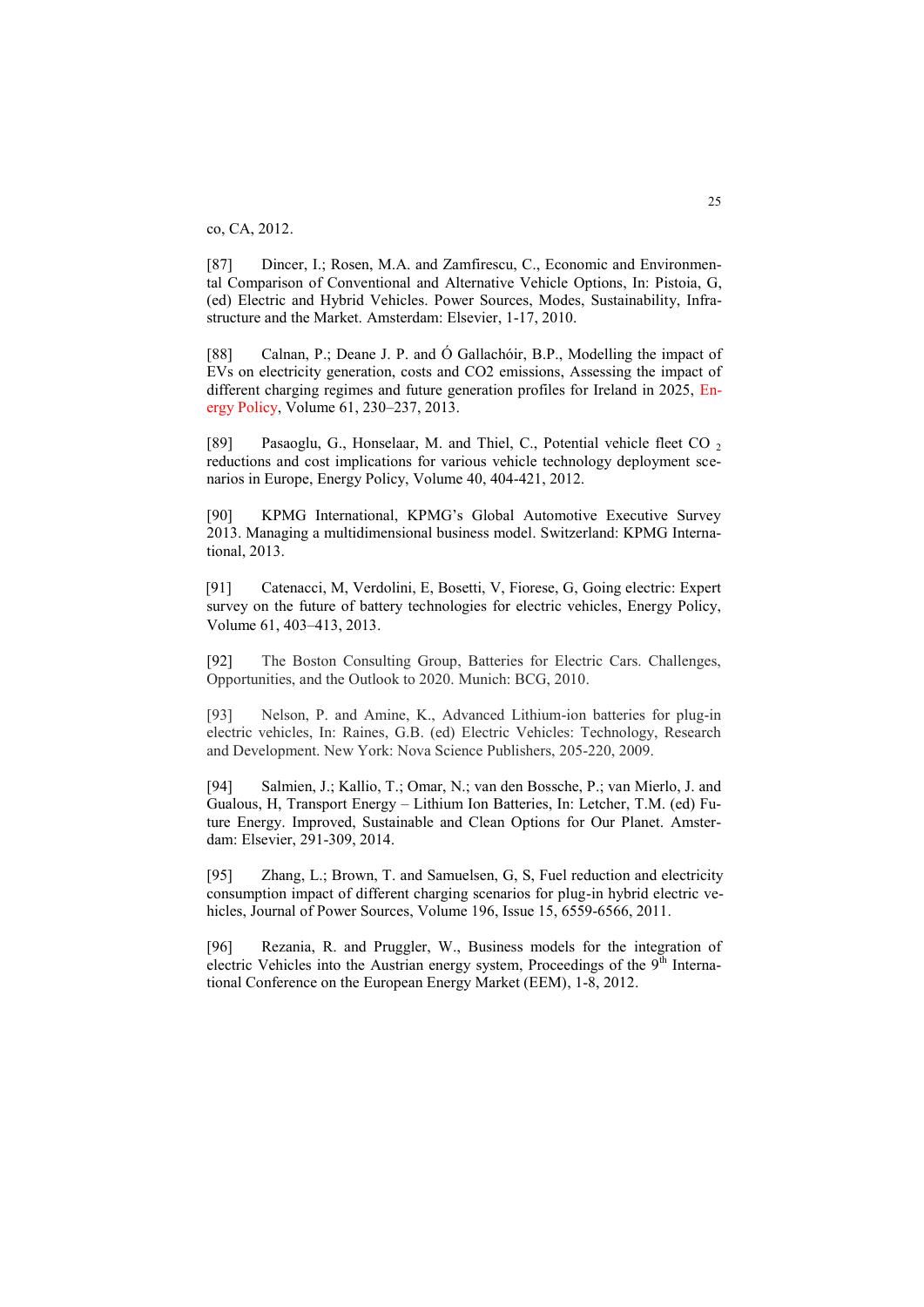[97] Galus, M.G.; Zima, M. & Andersson, G., On integration of plug-in hybrid electric vehicles into existing power system structures, Energy Policy, 38, 6736–6745, 2010.

[98] Manzie, C., Relative Fuel Economy Potential of Intelligent, hybrid and Intelligent-Hybrid Passenger Vehicles, In Pistoia, G. (ed) Electric and Hybrid Vehicles. Power Sources, Models, Sustainability, Infrastructure and the Market, Amsterdam: Elsevier, 61-90, 2009.

[99] Kotter, R, The developing landscape of electric vehicles and smart grids: a smart future?, International Journal of Environmental Studies, [Volume 70,](http://www.tandfonline.com/loi/genv20?open=70#vol_70) [Issue](http://www.tandfonline.com/toc/genv20/70/5)  [5,](http://www.tandfonline.com/toc/genv20/70/5) 719-732, 2013.

[100] Lih, W-C.; Yen, J-H.; Shieh, F-H. and Liao, Y-M., Second-use Applications of Lithium-ion Batteries Retired from Electric Vehicles: Challenges, Repurposing Process, Cost Analysis and Optimal Business Model, International Journal of Advancements in Computing Technology, Volume 4, 518-247, 2012.

## **Full Authors' Information**

Matteo Conti Royal College of Art, Vehicle Design, Kensington Gore, London, SW7 2EU UK E-mail: [matteo.conti@rca.ac.uk](mailto:matteo.conti@rca.ac.uk)

Richard Kotter Northumbria University, School of Engineering and Environment Ellison Place, Newcastle upon Tyne, NE1 8ST UK E-mail: [richard.kotter@northumbria.ac.uk](mailto:richard.kotter@northumbria.ac.uk)

Ghanim Putrus Northumbria University, School of Engineering and Environment Ellison Place, Newcastle upon Tyne, NE1 8ST UK E-mail: [ghanim.putrus@northumbria.ac.uk](mailto:ghanim.putrus@northumbria.ac.uk)